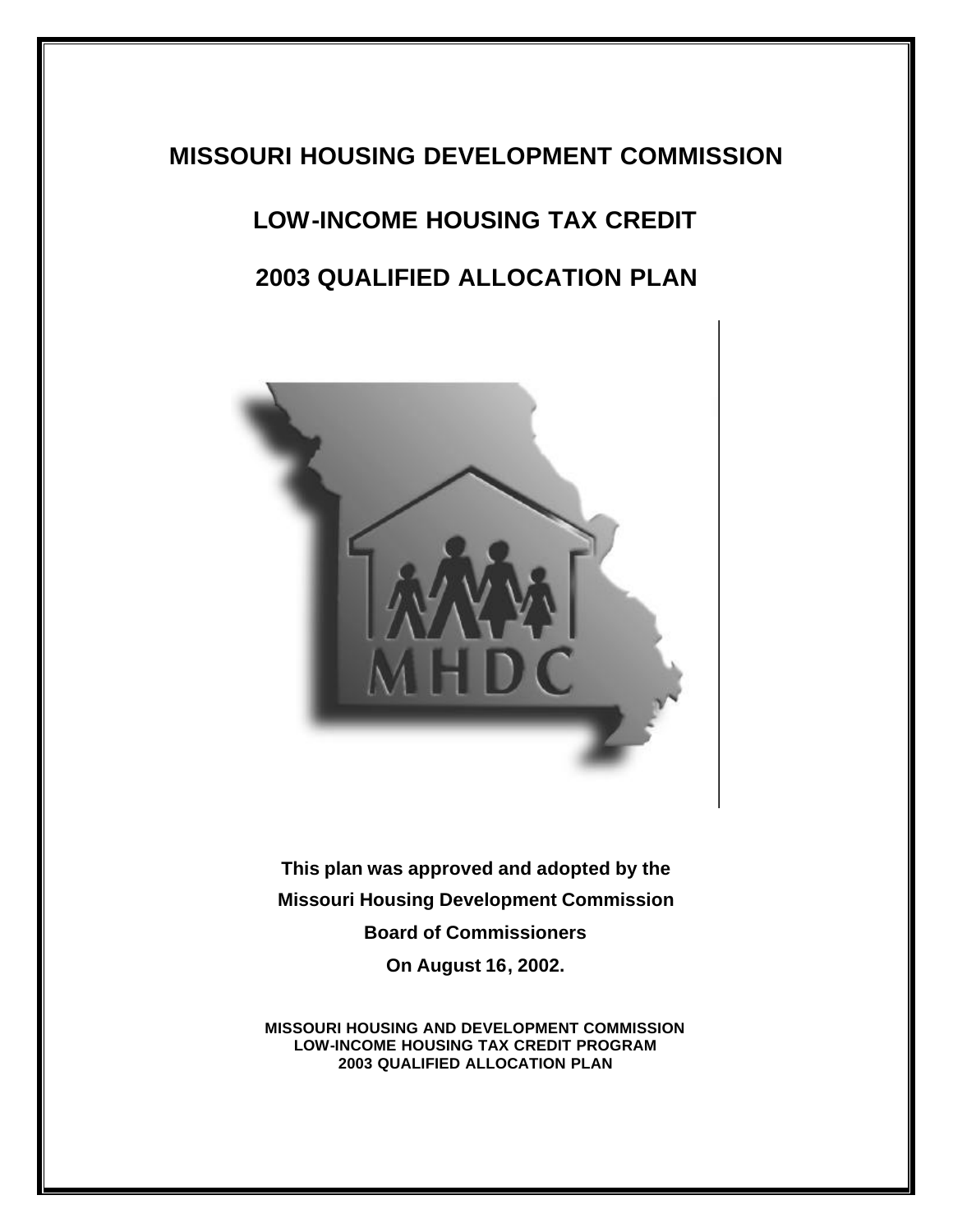|     |                                                            |                                                                                     | Page                  |  |
|-----|------------------------------------------------------------|-------------------------------------------------------------------------------------|-----------------------|--|
| ı.  | А.                                                         | General Program Information<br><b>Purpose and Goals</b>                             | 1                     |  |
|     | В.                                                         | Amount of Credit Available                                                          | 1                     |  |
|     | C.                                                         | Maximum Credit Award                                                                | 2                     |  |
|     | D.                                                         | <b>Eligibility Cycle Information</b>                                                | 2                     |  |
| П.  | <b>Conditional Reservation Process</b><br>А.<br>Set-Asides |                                                                                     |                       |  |
|     | В.                                                         | <b>Threshold Review</b>                                                             | 2<br>3                |  |
|     | C.                                                         | <b>Jurisdiction Notice</b>                                                          | 7                     |  |
|     | D.<br>Е.                                                   | <b>Evaluation Factors</b><br>Development Standards                                  | $\overline{7}$<br>9   |  |
|     | F.                                                         | <b>Underwriting Standards</b>                                                       | 10                    |  |
|     | G.                                                         | Minimum Underwriting Assumptions                                                    | 11                    |  |
|     | Η.<br>I.                                                   | Determination of Tax Credit Amount<br>Award of Conditional Reservation              | 11<br>12 <sub>2</sub> |  |
|     | J.                                                         | <b>Revocation of Reservations</b>                                                   | 12                    |  |
| Ш.  |                                                            | <b>Carryover Allocations</b>                                                        |                       |  |
|     | Α.                                                         | Code Requirements for Carryover Allocation                                          | $12 \overline{ }$     |  |
|     | <b>B.</b><br>C.                                            | MHDC Requirements for Carryover Allocation<br><b>Carryover Allocation Agreement</b> | 13<br>14              |  |
|     | D.                                                         | Recapture of Carryover Allocations                                                  | 14                    |  |
| IV. | <b>Final Allocations</b>                                   |                                                                                     |                       |  |
|     | Α.<br><b>B.</b>                                            | MHDC Requirements for Final Allocations<br><b>Cost Certification Information</b>    | 14<br>15              |  |
|     | C.                                                         | Land Use Restriction Agreement                                                      | 15                    |  |
|     | D.                                                         | Issuance of IRS Form 8609                                                           | 15                    |  |
| ۷.  |                                                            | Developments Financed with Tax-Exempt Bonds                                         | 16                    |  |
| VI. |                                                            | <b>Owner Elections</b>                                                              |                       |  |
|     | А.<br>В.                                                   | Applicable Credit Percentage<br><b>Gross Rent Floor</b>                             | 17<br>17              |  |
|     | C.                                                         | <b>Credit Period</b>                                                                | 17                    |  |
|     | <b>VII.</b> Use of HOME or NAHASDA Funds                   |                                                                                     | 17                    |  |
|     | <b>VIII.</b> Subsidy Layering Review                       |                                                                                     |                       |  |
|     | <b>VIIII.</b> Fees                                         |                                                                                     |                       |  |
|     | Α.<br><b>B.</b>                                            | <b>Application Fee</b><br><b>Reservation Fee</b>                                    | 18<br>18              |  |
|     | C.                                                         | <b>Allocation Fee</b>                                                               | 18                    |  |
|     | D.                                                         | <b>Recording Charge</b>                                                             | 19                    |  |
|     | Ε.<br>F.                                                   | <b>Compliance Monitoring Fee</b><br>Developments Financed with Tax-Exempt Bonds     | 19<br>19              |  |
| Χ.  | Section 42 Compliance Monitoring                           |                                                                                     | 19                    |  |
| XI. | Miscellaneous                                              |                                                                                     |                       |  |
|     | Α.                                                         | <b>Status Reporting</b>                                                             | 19                    |  |
|     | В.<br>C.                                                   | Changes to Development<br>Transfers of Reservations and Carryover Allocations       | 19<br>19              |  |
|     | D.                                                         | <b>Additional Credits</b>                                                           | 20                    |  |
|     | Ε.                                                         | Administration of Plan                                                              | 20                    |  |
|     | F.<br>G.                                                   | Amendments to the Plan<br><b>MHDC Discretionary Authority</b>                       | 20<br>20              |  |
|     | Н.                                                         | <b>Other Conditions</b>                                                             | 20                    |  |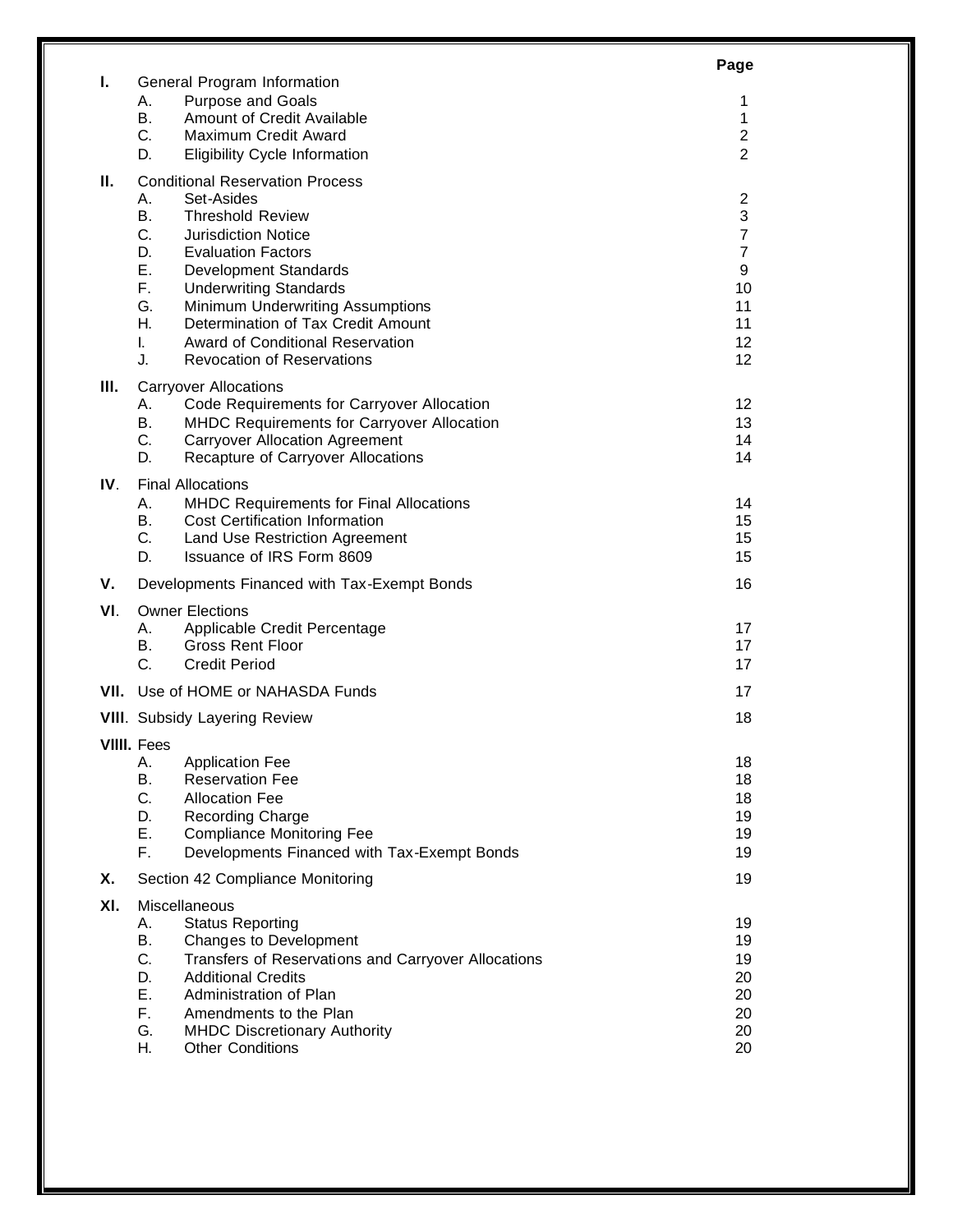# **I. GENERAL PROGRAM INFORMATION**

#### **A. Purpose and Goals**

The Missouri Housing Development Commission ("MHDC" or the "Commission") has been designated by the Governor of the State of Missouri (the "State") as the Housing Credit Agency for the State. This designation gives MHDC the responsibility of administering the Federal Low Income Housing Tax Credit Program ("LIHTC" or "Tax Credits") established by the Tax Reform Act of 1986 and codified as Section 42 of the Internal Revenue Code (the "Code"). The responsibilities of a Housing Credit Agency are defined in Section 42(m) of the Code, as amended.

One of the statutory duties of the Housing Credit Agency is to prepare a Qualified Allocation Plan (the "Plan"). The purpose of this Plan is to set forth the process that MHDC will use to administer the LIHTC program in Missouri.

MHDC's goal is to use the federal tax credits allotted under Section 42 of the Internal Revenue Code of 1986, as amended (the "Code"), and state tax credits under Section 135.350 et seq.of Chapter 135 of the Missouri Revised Statutes (the "State Tax Relief Act"), to the maximum extent possible, as an additional financial incentive for the creation and maintenance of rental housing units for low and very low-income households in the State. The specific goals are as follows:

- 1 To create safe, decent and affordable rental units for households having the lowest incomes;
- 2. To maintain the affordability of the rental units for the longest period of time possible;
- 3. To assist in the provision of financially viable, market appropriate housing in the areas of greatest housing need in the State;
- 4. To assist in the provision of quality housing at a reasonable cost to meet a variety of needs, including family, elderly and special need populations;
- 5. To provide opportunities to a variety of qualified sponsors, both for-profit and non-profit, and for a variety of housing development sizes;
- 6. To allocate only the amount of credit that MHDC determines to be necessary for the financial feasibility of a development and its viability as a qualified low-income housing development throughout the credit period;
- 7. To allocate tax credits to rental housing developments which provide the greatest overall public benefits; and
- 8. To allocate tax credits to as many rental housing developments as possible, considering the cost, size, location, and the income-mix of proposals.

#### **B. Amount of Credit Available**

The amount of annual Tax Credits allotted by the federal government to each state is determined by the state's population ("per capita credits"). The amount of 2003 "per capita" credit for the State is approximately \$9,851,987. The annual amount of state tax credit is equal to the amount of federal credits.

The total amount of federal tax credits available for allocation in any one year is the sum of the following components ("housing credit ceiling"):

- 1. **Per capita credits**.
- 2. **Carry forward credits** Should MHDC be unable to allocate all allotted credits in any one year, the unused credits will be carried forward for allocation in the succeeding year.
- 3. **Returned credits** Credits that are returned from developments that received an allocation in previous years may be made available for allocation in the year the credits are returned or the succeeding year if returned after September 30th.
- 4. **National pool credits** If MHDC is able to allocate the entire amount of federal credits available in any one year, the State is then eligible to receive additional credits from a pool of credits returned unused by other states.

The state tax credits are also available for allocation as a result of the State Tax Relief Act. The legislation provides that any development that is eligible for an allocation of the federal tax credit is also eligible for an allocation of the state tax credit. Therefore, the contents of this Plan, except where otherwise noted, also apply to the allocation of state tax credits.

Tax-exempt private activity bond financed developments are eligible for federal and state tax credits without having to compete for an award from MHDC's annual housing credit ceiling. **However, these**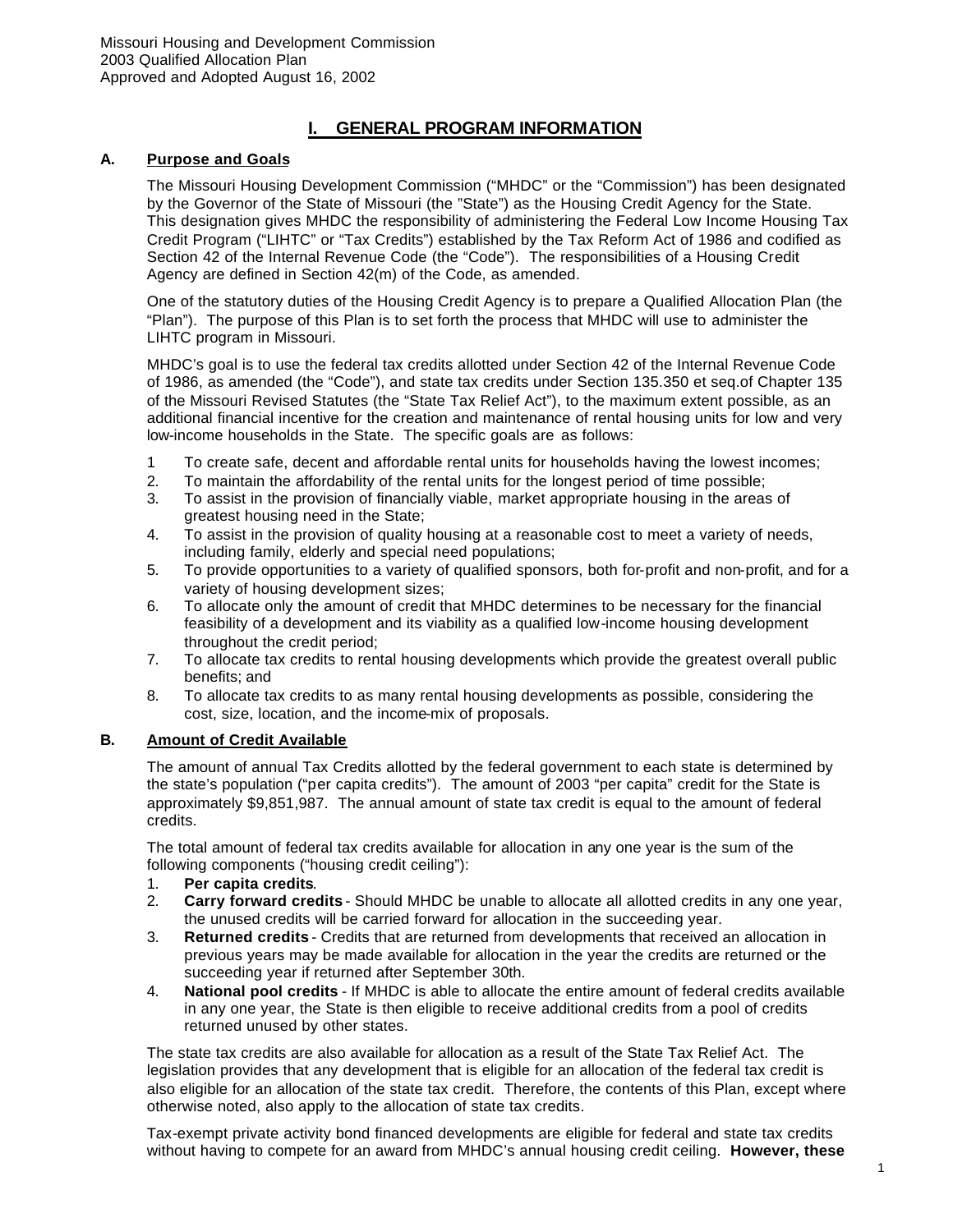#### **developments are subject to review by MHDC and are required by Section 42(m)(1)(D) of the Code to satisfy the requirements for an allocation of federal credits under this Plan. Such developments are also subject to MHDC's compliance monitoring requirements**.

# **C. Maximum Credit Award**

The maximum amount of annual federal or state tax credits that may be awarded to any individual project is \$600,000. MHDC, in its sole discretion, may make exceptions on a case-by-case basis.

Tax exempt bond financed projects receiving allocations outside the housing credit ceiling cap will not be limited in the amount of federal tax credits awarded. However, any individual development is limited to \$600,000 in annual State tax credits. The Commission, in its sole discretion, may make exceptions on a case-by-case basis.

#### **D. Eligibility Cycle Information**

Applicants wishing to receive credits from MHDC's annual housing credit ceiling must submit an application in accordance with the requirements of this Plan. MHDC will hold one eligibility cycle per allocation year. The eligibility cycle information for the 2003 allocation year is as follows:

A Notice of Funding Available (the "NOFA") will be published in August 2002 following the MHDC Commissioner's formal approval of the 2003 Plan and the proposed NOFA.

Application Submission Deadline – All applications **must** be physically received (no e-mails) in the Kansas City office of MHDC (3435 Broadway, Kansas City, MO 64111) **no later than 4 P.M. Central Time, October 29, 2002. Any applications received after that time will not be considered and will be returned to the applicant.**

Commission Selection of Applications – Selections of proposals to receive tax credits from the 2003 housing credit ceiling will be made at the Commission Meeting in January 2003. This date may be changed without notice.

# **Il. CONDITIONAL RESERVATION PROCESS**

# **A. SET-ASIDES**

- **1. Qualified Non-Profit Organization** The Code requires that at least 10% of the annual housing credit ceiling be set-aside for projects involving a qualified non-profit organization. Section 42(h)(5)(C) of the Code defines a qualified non-profit organization as:
	- a. A 501(c)(3) or (c)(4) non-profit organization; and
	- b. Having an express purpose of fostering low-income housing; and
	- c. One that will own an interest in the development and materially participate in the development and operation of the development throughout the compliance period. Material participation is defined in Section 469(h) of the Code as "involved in the operations of the activity on a basis which is regular, continuous and substantial;" and
	- d. Is not affiliated with, nor controlled by, a for-profit organization.
- **2. Rural Development financed developments** 2% of the annual federal housing credit ceiling will be set-aside for projects financed by USDA/Rural Development. In the event the set-aside amount is not used, it will be returned to the general pool.
- **3. Disaster Area** Should any part of the state be declared an emergency area by the Governor, for any reason, it may be necessary for MHDC to set aside a certain percentage of the annual federal housing credit ceiling or to give special consideration to a project that will assist in providing affordable housing in the stricken area. This will be determined on a case-by-case basis.
- **4. Geographic** As stated in the Purpose and Goals above, it is the Commission's objective to distribute the annual allocation of tax credits so as to assist tenants with the lowest income in areas of greatest housing need in the State. An attempt will be made to distribute the tax credit across the State of Missouri on a population / demand basis, with the state divided into three areas as follows: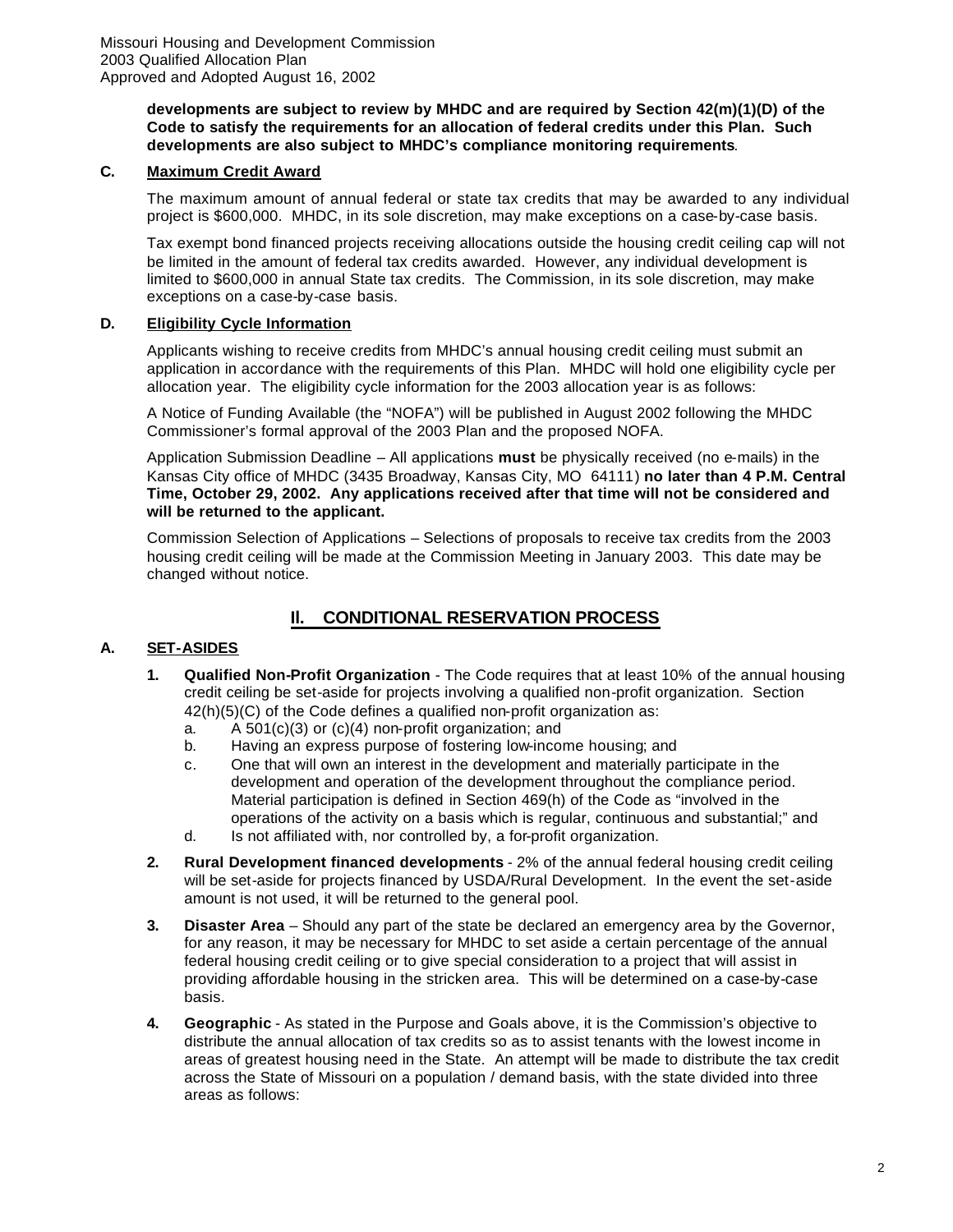| <b>SET-ASIDE</b><br><b>PERCENTAGE</b> | <b>GEOGRAPHIC AREA</b>                                                                                                                                            |
|---------------------------------------|-------------------------------------------------------------------------------------------------------------------------------------------------------------------|
| 36%                                   | St. Louis Metro [Franklin, Jefferson, Lincoln, Montgomery, St. Charles, St.<br>Louis City, St. Louis, Sullivan City (of Crawford County) and Warren<br>Counties.] |
| <b>20%</b>                            | Kansas City [Clay, Cass, Clinton, Jackson, Lafayette, Platte and Ray<br>Counties                                                                                  |
| 44%                                   | <b>Balance of State (All other Counties)</b>                                                                                                                      |

**The Commission's desire to effect a fair geographic distribution will be weighed against the primary priority of serving the most pressing housing demand across the state as established by the Commission. It is also our belief that certain communities may have little or no need for additional housing, and therefore it may be impossible to achieve the targeted percentage for a given region. The narrow band of qualifying incomes further restricts the market in many communities. With the recent increase in annual authority, it is possible that some of this increase may be used to fund developments in areas of special interest to some communities. This further allows the Commission to meet the federal preferences of serving the lowest income tenants for the longest periods of time in redevelopment areas and QCTs.**

Projects approved by the Commission, subject to credit availability, will be placed on a "Wait" list and will be funded if sufficient credits become available.

#### **B. Threshold Review**

MHDC has established criteria that must be met in order for the application to be considered for the competitive review stage. **Any application that fails to meet any one of the threshold criteria will be rejected. Please refer to the Checklist and Program Guidelines for complete details of the threshold criteria that must be met.**

The threshold review is a basic review of the application to determine that it is: (1) complete; (2) includes all necessary forms and supporting evidence; (3) includes required fees; and (4) that the proposal meets minimum Code requirements.

The threshold criteria are as follows:

- **1. Complete, Organized Application** Applications must be submitted in a three-ring binder, and organized, using corresponding tabs, according to the checklist provided with the application. Applications must be complete, consistent and contain all supporting documentation. Applications that are incomplete, inconsistent, and/or illegible will be rejected.
- **2. 15 Year Pro forma** A detailed 15 year pro forma operating budget must be included as part of the application.
- **3. Program Compliance** Any owner or general partner that is involved with a Section 42 project that is currently in noncompliance due to site audits or the failure to comply with owner's reporting requirements will be denied participation in the eligibility cycle. In addition, any owner that is not in compliance or good standing with any other MHDC program will be similarly denied participation.
- **4. Consistent with Section 42 Requirements** The proposal must meet all the requirements set forth in Section 42 of the Code, and all relevant U. S. Treasury regulations, notices and rulings.
- **5. Consistent with Fair Housing Requirements** The submitted proposal must meet all the requirements of The Fair Housing Act of 1968, as amended.
- **6. Internal Revenue Service Memorandum of Understanding** MHDC and the IRS may execute a Memorandum of Understanding ("MOU") to improve the administration of the LIHTC program. Under the terms of this MOU, all developers must complete IRS Form 8821 (Rev. 9- 98), Tax Information Authorization, as a condition of consideration for the allocation of LIHTC.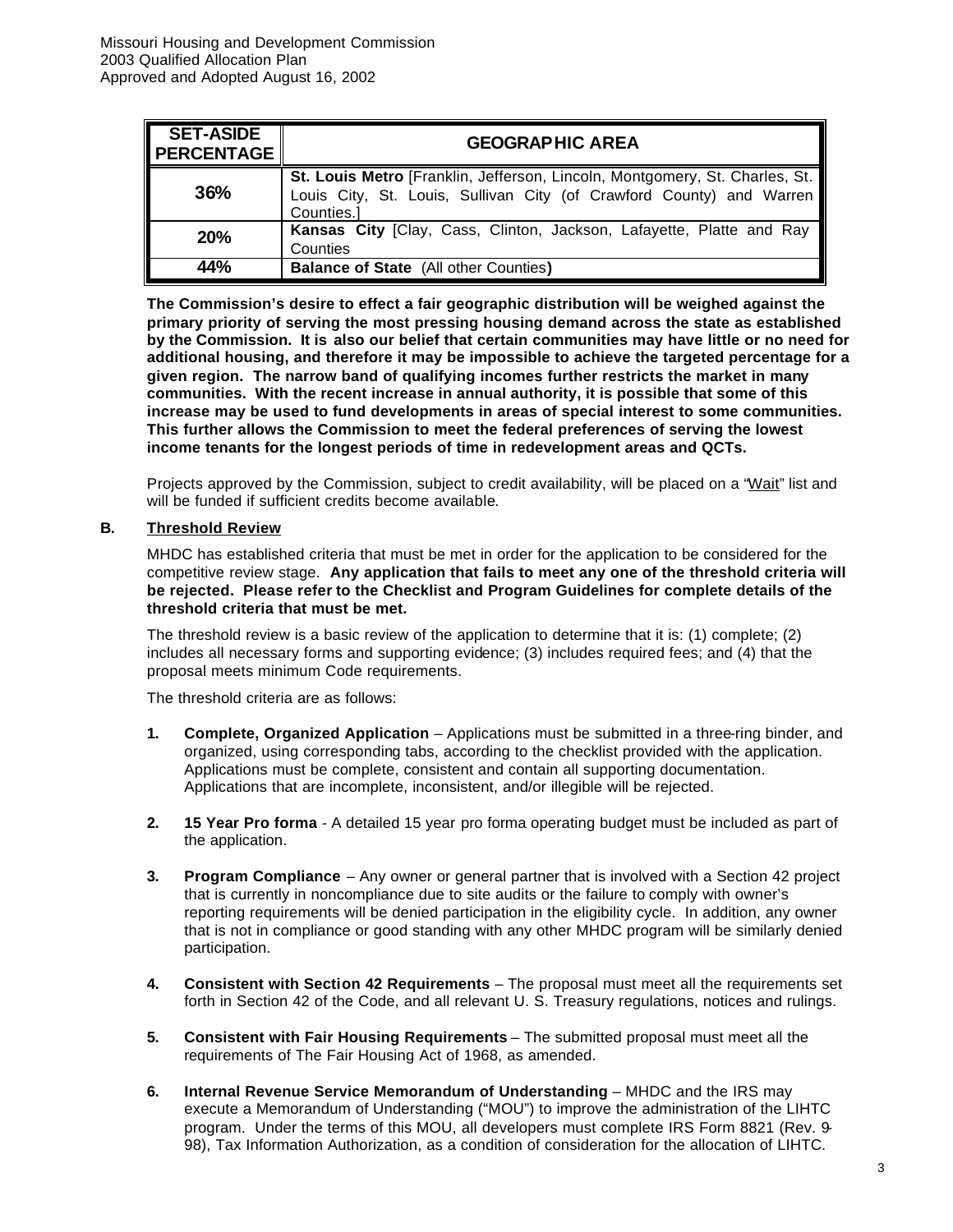An executed IRS Form 8821 must be included as part of the tax credit application. A copy of this form is included in the Developers' Packet.

- **7. Application Fee** The required application fee of \$1,500 (\$750 for non-profit sponsors) must accompany each application.
- **8. Development Narrative** Each application must contain a project narrative that summarizes the scope of the proposal and the roles of the development team. This narrative should include the following:
	- a. A description of the proposal, including its location(s), development type, unit mix and unit size.
	- b. Projected rents.
	- c. A description of need and the target market.
	- d. A description of special amenities and services.
	- e. A description of local support.
	- f. A summary of proposed construction and permanent financing.
	- g. Anticipated start and completion dates.
	- h. A discussion of the reasons why MHDC should consider the proposal.
- **9**. **Evidence of Site Control** Both the buyer and seller must evidence site control. All site options/contracts, as applicable, must be also valid at the time of selection by the Commission on or about January 31, 2003. The following may be used as evidence of site control:
	- a. Executed and recorded deed.
	- b. Executed purchase option agreement.
	- c. Executed purchase contract.
	- d. Executed long-term land lease or option on a long-term lease.
	- e. Title Commitment
- **10**. **Zoning** The applicant must demonstrate, by submission of a letter from the local government, that the zoning for each site on which the development will be located allows for the use(s) proposed by the applicant. In cases where the site is not yet zoned properly, MHDC may consider a site for which the local government has issued a letter endorsing the development and the specific zoning change necessary for the proposed development.
- **11**. **Local Needs** The project must address local housing needs and priorities, as documented in the state or local Consolidated Plan. A current certification of consistency from the appropriate local governmental entity must be included as part of the application.
- **12**. **Market Study** A complete and in-depth market study must be included as part of the application. A favorable statement of conclusions about the strength of the market for the proposed development does not operate to vest in an applicant or development any right to a reservation or an allocation of tax credits in any amount. The market study must:
	- a. Be prepared by an experienced market analyst, who is an independent third party, completely unaffiliated with the developer and/or owner of the proposed development.
	- b. Contain a statement by the analyst that:
		- 1. The report is in full compliance with MHDC's Market Study Guidelines. The MHDC Market Study Guidelines can be found at the MHDC website (http://www.mhdc.com) or sent by mail upon request;
		- 2. The information included is accurate and that the report can be relied upon by MHDC as a true assessment of the low-income housing rental market in the area of the proposed development.
		- 3. The document is assignable to lenders and/or syndicators that are parties to the development's financial structure.
		- 4. Acknowledge and agree that the market study will be shared with other parties that will assist MHDC in the analysis of the market study.
		- 5. Justify the need for the type of rental housing and the number and size of units proposed.
- **13. Affirmative Fair Housing Marketing Plan** The applicant must complete the U. S. Department of Housing and Urban Development ("HUD") Form 935.2, Affirmative Fair Housing Marketing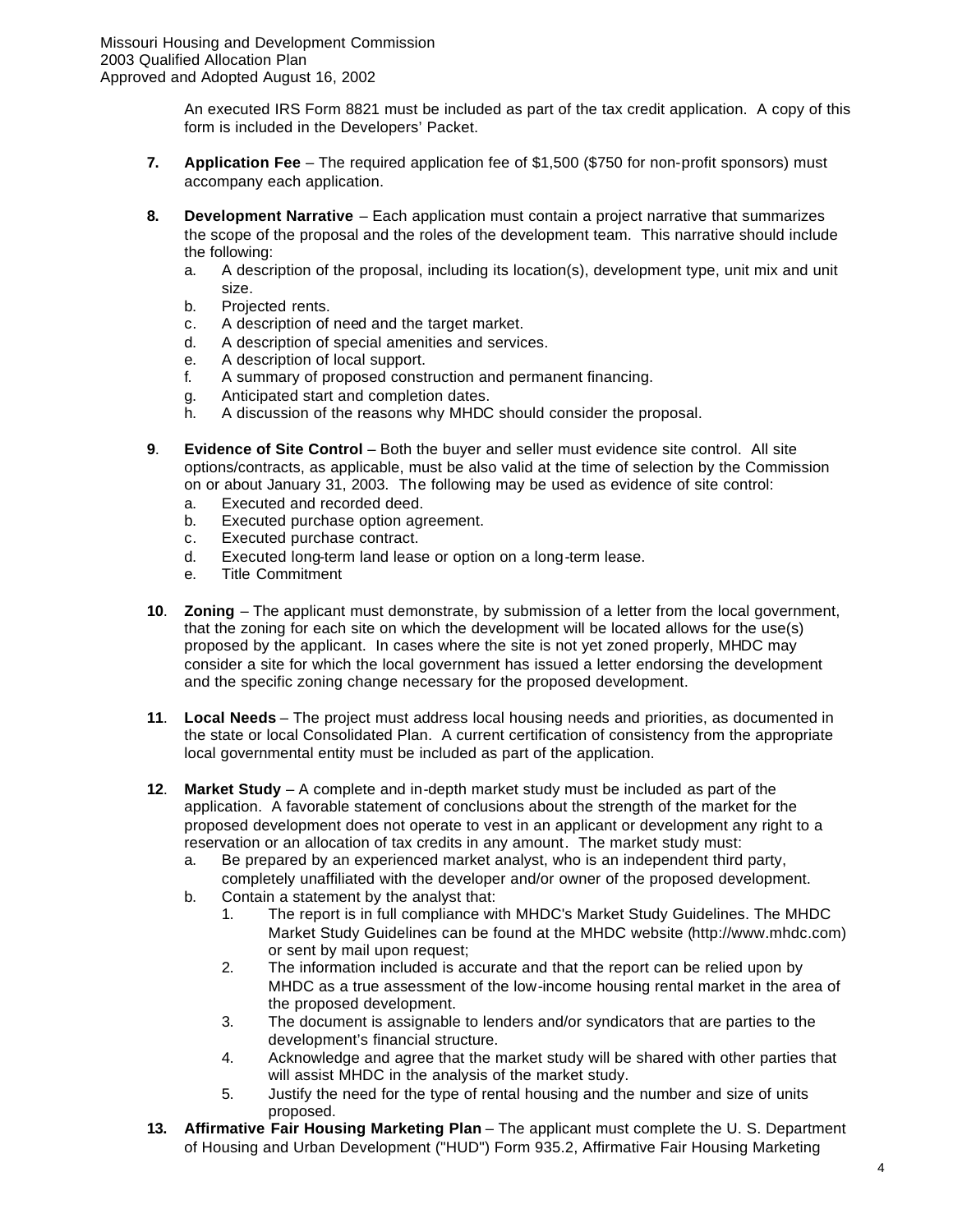Plan. The form must contain a description of the outreach, marketing and advertising methods that will be used to affirmatively market the project.

- **14. Development timeline** The application must include a list of proposed dates for the completion of the following:
	- a. All zoning and/or planning department requirements;
	- b. Construction and permanent financing commitments;
	- c. Commencement of construction; and
	- d. Placement in service of the development.
- **15**. **Preliminary Plans and Specifications** Preliminary plans and specifications must be included as part of the application. This includes:
	- a. Typical unit plan.
	- b. Building elevation.
	- c. Site Plan.
	- d. Color photos of the site and area surrounding all sides.
	- e. Clear "to scale" map identifying the exact location of the project site. If available, GPS coordinates are requested.
	- f. For rehabilitation proposals, a detailed scope of work, and photos of the building (s).
- **16**. **Conditional Financing Commitments** A conditional commitment, on company letterhead, for all: (i) non-MHDC construction and permanent financing; (ii) grants and (iii) equity sources. The conditional commitments must contain, at a minimum:
	- a. The financing or equity amount;
	- b. The interest rate on the loan;
	- c. The term and amortization of the loan;
	- d. The debt service amount;
	- e. The name, email address and phone number of the contact person; and
	- f. The date the conditional commitment expires.

Applicants seeking funding from a local government, the Federal Home Loan Bank or other public or quasi-public funding source that does not issue a funding decision prior to the application deadline must substitute either a letter of application to, or a letter of intent from, the funding source.

**17**. **Utility Allowance Documentation** – Documentation of the utility allowance used in the application must be included as part of the application. The utility allowance must be consistent with the requirements of Section 42 of the Code. MHDC has established monthly minimum allowances for tenant paid utilities. The actual allowance used must be the greater of: (i) the minimum allowance listed below; or (ii) the allowance published by the local PHA for the corresponding unit size. The utility allowance must be recalculated on an annual basis

| <b>Bedroom Size</b> | <b>Utility Allowance</b> |
|---------------------|--------------------------|
|                     | \$50/month               |
|                     | \$60/month               |
|                     | \$70/month               |

- **18**. **Commission Underwriting Standards** Applications submitted must follow the following underwriting standards:
	- a. Sources and Uses The development's "sources and uses" must balance at the time of application.
	- b. Rents The proposed rents must be within the Tax Credit requirements and reasonable for the immediate market area. Rents cannot exceed the 2002 HUD published rents.
	- c. Debt Coverage Ratio The financial projections for the project must show a minimum debt coverage ratio of 1.20 using reasonable vacancy and expense assumptions for local market conditions.
	- d. MHDC, in its sole discretion, may determine:
		- 1. Reasonable vacancy and expense assumptions for the local market conditions.
			- 2. Maximum rents appropriate for market conditions and affordability;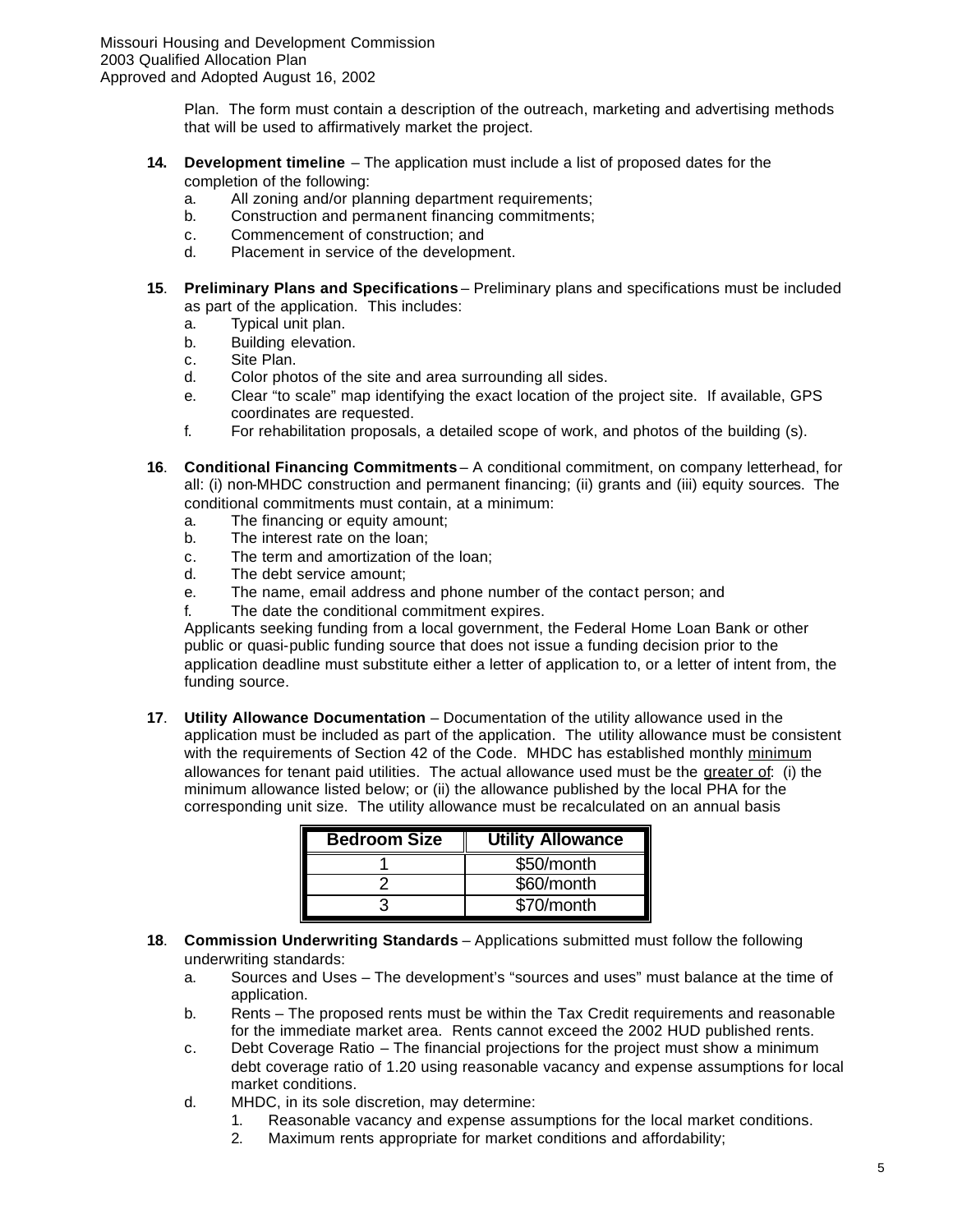- 3. The project's feasibility;
- 4. The sufficiency of the proposed operating and replacement reserves;
- e. Contractor and Developer Fees MHDC will limit developer and contractor fees in calculating the amount of tax credits to be allocated to a proposed development as indicated below (a reduction in fees will result in a reduction of total project costs and eligible basis). HUD also restricts these fees for developments subject to the subsidy layering review.

# **Aggregate Contractor Fees may not exceed 18% of construction costs**

*\* Construction Costs do not include Builder's Profit, Overhead, and General Requirements\*\**

*\*\* General requirements must include the cost of builder's risk insurance and all bonding costs.*

*Aggregate Developer Fees, (including Overhead and Profit) and Consultant\* Fee Limits as a Percent of Certain Development Costs* 

| <b>DEVELOPMENT TYPE</b>                     | <b>DEVELOPER FEE ALLOWED</b>                                                                                                                               |
|---------------------------------------------|------------------------------------------------------------------------------------------------------------------------------------------------------------|
| <b>Substantial</b><br><b>Rehabilitation</b> | <b>SUM OF</b><br>8% of Acquisition Cost<br><b>PLUS</b><br>15% of the Balance of Total<br><b>Estimated Replacement Costs</b><br>(Line 39 of MHDC form 2013) |
| <b>New Construction</b>                     | 15% of Total Estimated Replacement Costs<br>(Line 39 of MHDC form 2013)                                                                                    |

*\*\* Consultant Fee (in lieu of, or as part of, the Developer Fee) is defined as a fee to a third*  party(ies) for performing tasks that a developer would normally perform, e.g., prepare tax credit *application and loan application, manage local government approvals, act as owner's agent during project construction.*

- f. Project costs, Developer's and Contractor's fees will be taken into consideration during the underwriting process. MHDC, however, will not award tax credits based solely on the lowest development costs. The mission of MHDC is to provide high quality affordable housing with long-term viability that contributes to the community.
- **19**. **Public Notification** Documentation must be included as a part of the application that shows that the listed officials of the jurisdiction have been notified of the intent to develop the proposed housing. The notification to these officials must be in writing and sent to them via certified mail, return receipt requested. Documentation may include: (i) copies of USPS receipts: (ii) actual letters of support from the contacted officials; or (iii) minutes of city/town council meetings. The officials that must be notified are as follows:
	- a. Senior elected local executive official;
	- b. State Representative;
	- c. State Senator;
	- d. Aldermen or Councilmen of the Jurisdiction (ward or district) in communities of 20,000 or more;
	- e. Executive Director of the local Public Housing Authority; and
	- f. Superintendent of the school district in which the housing will be located.

#### **20**. **Additional Threshold Requirements**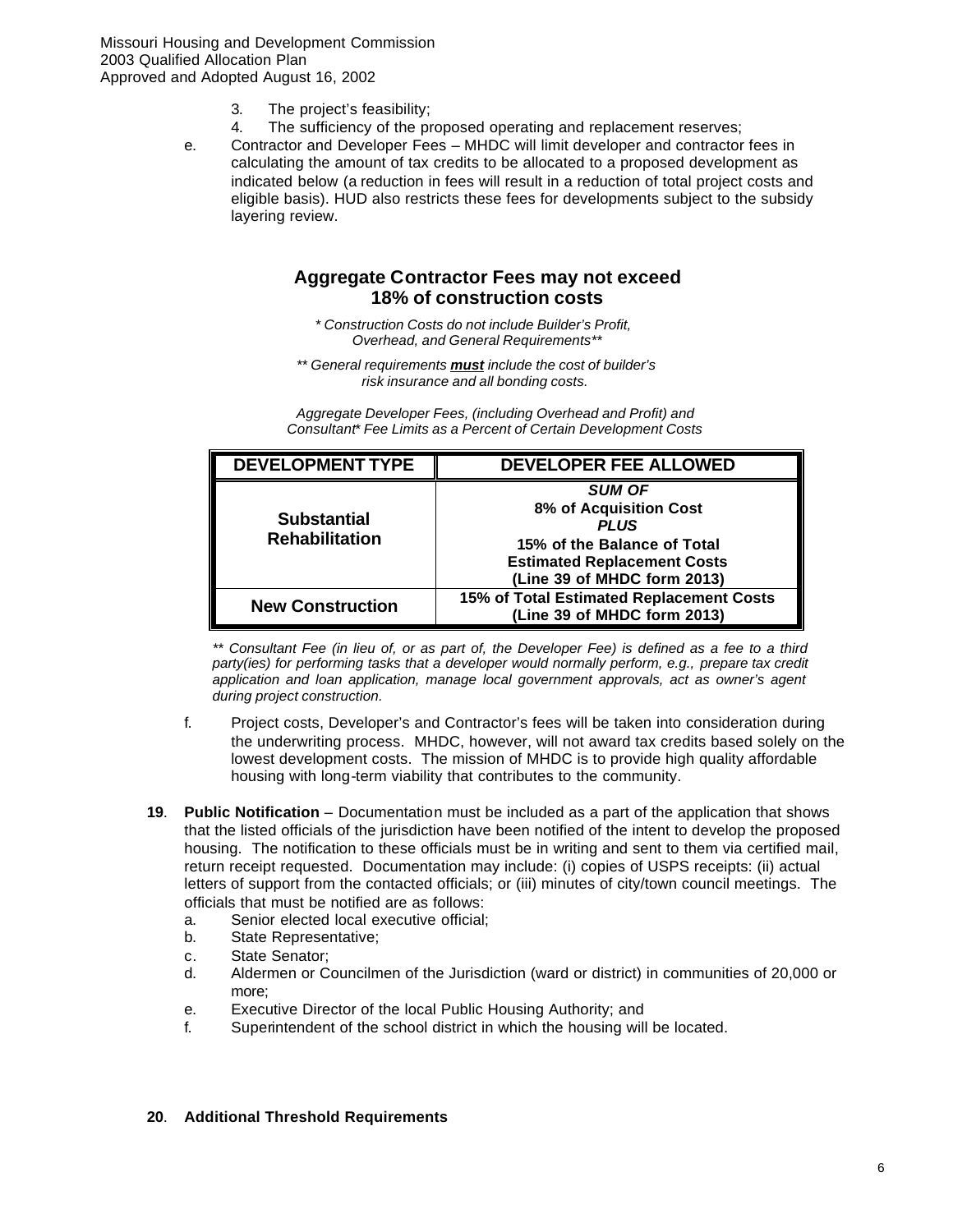- a. Proposals with Non-Profit Participation The Non-Profit Certification Form must be completed and included, along with the organization's IRS Letter of Determination, Articles of Incorporation and by-laws as part of the application.
- b. Proposals requesting acquisition credit The Housing Credit Acquisition Form (MHDC form FIN 200) must be completed. MHDC requires, as a condition of the Carryover Allocation, that the applicant provide a legal opinion that the project is eligible for the acquisition credit.
- c. Rehabilitation projects seeking the 9% tax credit Construction costs for rehabilitation must equal or exceed 40% of the total development costs.
- d. Tax Exempt Bond Financed Rehabilitation Developments For developments located in rural (non-MSA) areas, the construction costs for rehabilitation must equal or exceed 15% of the total development costs. For developments located in urban (MSA) areas, the construction costs for rehabilitation must equal or exceed 25% of the total development costs.
- e. All Rehabilitation Developments A capital needs assessment for the structure(s) must be included as part of the application. The assessment must be prepared by an experienced architect or engineer who is an independent third party, totally unaffiliated with the developer and/or the owner of the proposed development. The assessment may not be any older than 6 months prior to the application deadline. The assessment must include:
	- 1. An opinion as to the proposed budget for recommended improvements.
	- 2. An identification of critical building systems or components that have reached or exceeded their expected useful lives.
	- 3. A projection of recurring probable expenditures for significant systems and components impacting use and tenancy, which are not considered operation or maintenance expenses, to determine the appropriate replacement reserve deposits on a per unit per year basis.

# **C. Jurisdiction Notification**

The Code requires that the State allocating agency notify the chief executive officer of the local jurisdiction where each proposed development is to be located. When an application satisfies the threshold requirements, a notification will be sent to the chief executive officer of the local jurisdiction, the state senator and state representative for the district of the proposed development, and the executive director of the local public housing authority. Those notified will be given an opportunity to comment on the proposed development. MHDC will consider the comments and may contact the local jurisdiction for additional information.

MHDC will also publish a notice in the local newspaper requesting public comment on the development. Public hearings will be held in St. Louis, Kansas City, and Columbia to afford the public an opportunity to comment on developments proposed in a given region.

# **D**. **Evaluation Factors**

All applications submitted will be evaluated by MHDC staff using the following federal preferences and selection criteria:

- **1. Federal Preferences** Section 42(m)(1)(B)(ii) of the Code requires that the following be given preference when allocating the housing credit ceiling:
	- a. Projects serving the lowest income tenants.
	- b. Projects obligated to serve qualified tenants for the longest periods.
	- c. Projects which are located in qualified census tracts (as defined by the HUD) and the development of which contributes to a concerted community revitalization plan.

# **2. Selection Criteria -**

- a. Project Location
	- 1. The site selected for the Project is crucial to the overall success of the development. Effort should be made to locate sites that are convenient to services and in neighborhoods that include a socioeconomic mix of households.
	- 2. Is the project located in a qualified census tract that qualifies for the 130% basis adjustment?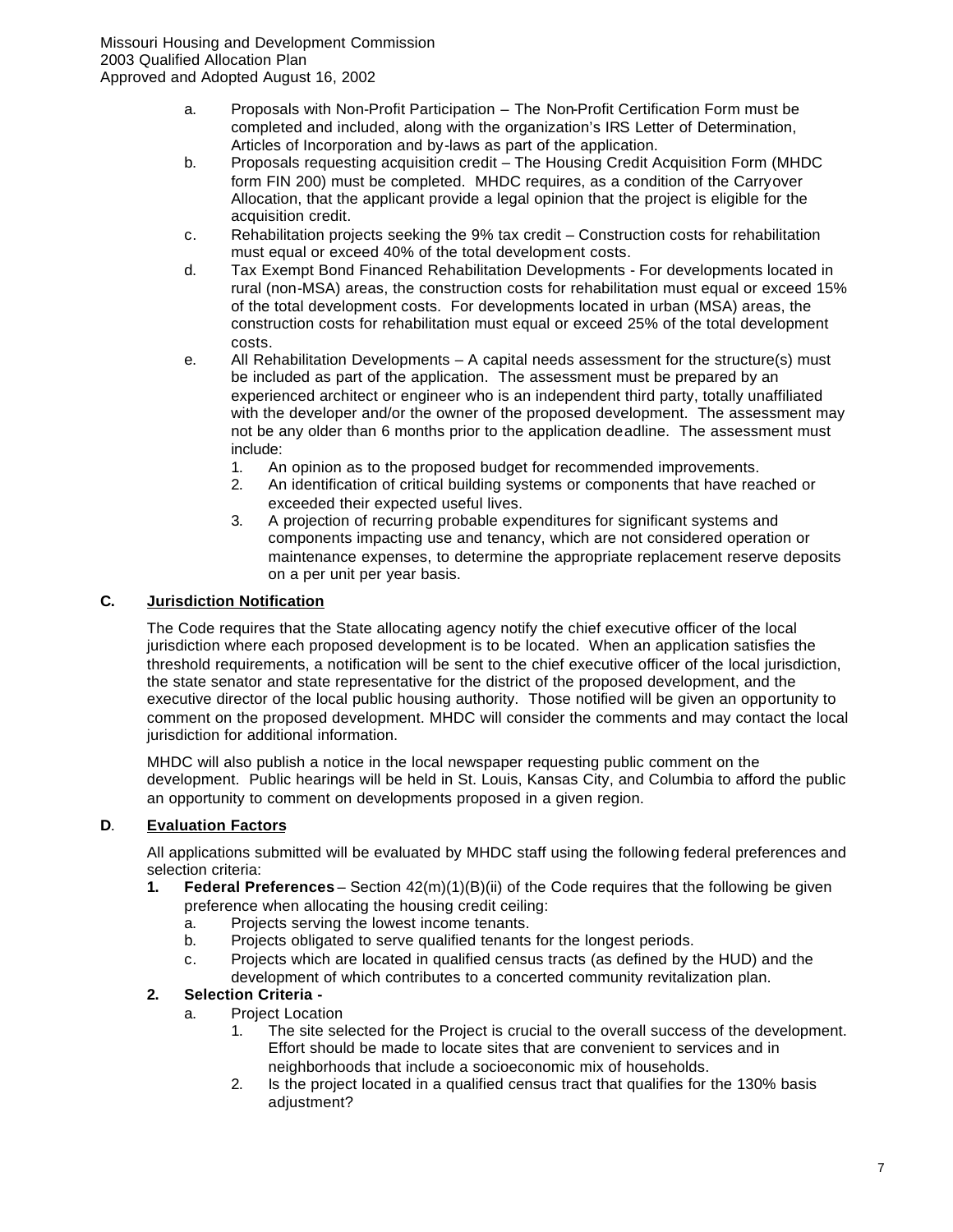- 3. Is it located in a low income county, defined as a county whose median income is below 80% (HUD definition of low income) of state's non-metropolitan area median income?
- 4. If the development is located in a qualified census tract, does the development contribute to a concerted community revitalization plan?
- 5. Is the project in a community demonstrating new employment opportunities and a corresponding need for additional housing, or in a "Development Ready" community as defined by the Missouri Department of Economic Development?
- b. Housing Needs Characteristics:
	- 1. Does the market study indicate a need for the specific housing type that is proposed?
	- 2. Does this need correspond to the needs stated in the State's Consolidated Plan, or the needs identified by local officials?
	- 3. Are the unit sizes, unit mix and amenities suitable for the tenant population identified in the market study?
- c. Project Characteristics:
	- 1. Is the size of the development appropriate for the need and demand in the community?
	- 2. Are the unit sizes and mix of units appropriate for the community and the site?
	- 3. Will the proposed development preserve existing affordable housing stock or historic buildings?
	- 4. Is the project intended for eventual tenant ownership?
	- 5. Does proposed development rehabilitate housing that is a part of a community revitalization plan?
- d. Sponsor Characteristics:
	- 1. Has the applicant demonstrated the ability to proceed in an expeditious manner?
	- 2. Does the sponsor have previous favorable experience in developing affordable housing and a proven record with MHDC and/or other housing finance agencies ("HFA")? (Applicant must include a letter authorizing other HFAs to release information regarding their experience with the applicant.)
	- 3. Has the applicant demonstrated the experience and success of the proposed managing agent? This includes an excellent compliance record with MHDC and/or other HFAs. (Applicant must include letter authorizing other HFAs to release information regarding their experience with the managing agent.)
- e. Tenant Populations with Special Housing Needs:
	- 1. Will the proposed development provide units for tenants with special needs such as:
		- a. Elderly persons, as defined by Section 42?
		- b. Persons with a physical disability?
		- c. Persons with a developmental disability?
		- d. Households that are very low income (below 50% of area median income)?
	- e. Single parent families (especially parents with two or more children)?
- f. Public Housing Waiting Lists:
	- 1. Will the development provide units for persons on waiting lists for subsidized housing? Is this verified by the local PHA?
	- 2. Does the proposal leverage funds from Public Housing sources, such as Hope VI?
	- 3. Will the units be made available to persons with Section 8 Housing Choice Vouchers?
- g. Tenant Populations of Individuals with Children.
- h. Projects Intended for Eventual Tenant Ownership

# **3. Other Evaluation Factors**:

- a. Special Identified Needs Within the State:
	- 1. Preservation of existing affordable housing.
	- 2. Affordable housing for low-income single-parent households.
	- 3. Affordable housing for large low-income households.
	- 4. Affordable housing for elderly low income households
	- 5. Affordable housing for homeless persons and families
	- 6. Affordable housing for persons with a physical disability.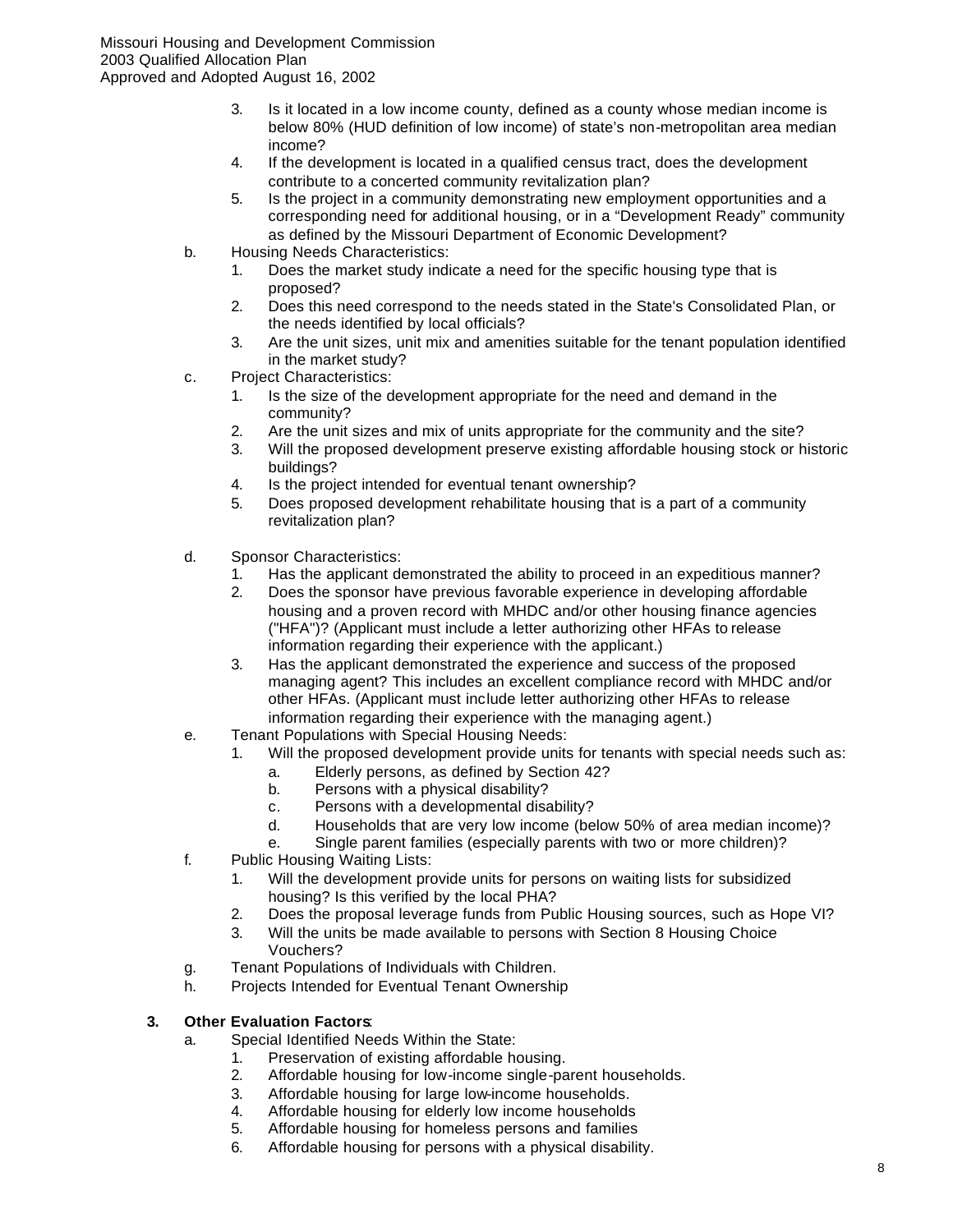- b. Local Government Support
	- 1. Does the applicant have local government support for the purposed housing evidenced by a letter of support from the most senior elected official of the jurisdiction in which the development is located?
	- 2. Does the applicant have the support of local housing agencies, including the local housing authority, or service providers that are familiar with the tenants who will reside in the development?
	- 3. Has the applicant shown that the development is part of a larger neighborhood revitalization plan that has been in place for not less than six months prior to the approved date of the allocation plan?
	- 4. Does the development have a financial commitment from a federal or local unit of government?
- c. Special Support Services
	- 1. Does the development provide self-sufficiency assistance for residents such as job training, computer literacy training and/or training for obtaining a G.E.D?
	- 2. If there is a need, will there be a childcare facility for residents' children?
	- 3. Is there a plan for after school tutoring, study hall and/or computer lab?
	- 4. Is there a plan for other specially designed community space and/or facilities to accommodate supportive services?
	- 5. Are there plans for youth development activities?
	- 6. Does the proposal address other needs of individuals with children?
- d. Proposed Site
	- 1. Significant Location/Site Features.
	- 2. Accessibility (Ingress/Egress) of site
- e. Architectural features
	- 1. Special features regarding universal design or accessible space.
	- 2. Accessibility of common/public areas.
	- 3. Number of units accessible to and/or adaptable for persons with physical disabilities.
- f. Total development cost of proposed development.
- g. Proposed rents of project in relation to area median income and market rents.
- h. Does proposed development fulfill statewide housing needs?
- i. Is the proposed development consistent with the needs and priorities of the local community?
- j. Does the proposed development contribute to the overall goals of the Commission?
- k. Is the proposed development preserving affordable housing stock?
- l. Is the developer of the proposed development familiar with and have experience in the community in which the development will be located?
- m. Overall feasibility of proposed development
- **4. Site Evaluation** After review of the accepted applications, MHDC staff will conduct a site visit to determine general site suitability. Sites will be evaluated on the following:
	- a. Proximity to schools.
	- b. Proximity to shopping.
	- c. Proximity to public transportation.
	- d. Proximity to medical services.
	- e. Proximity to parks/playgrounds.
	- f. Marketability.
	- g. Conformance with neighborhood character and land use patterns.
	- h. Suitability of site regarding slope, noise (e.g., railroad tracks, highways), flood plain or wetland issues.
	- i. Other Environmental issues or concerns.
	- j. 24 CFR 941.201 Site and neighborhood standards.

# **E**. **Development Standards**

- **1**. **General** Each development must satisfy the needs of the local area affordable rental market.
- **2. Additional Requirements** All housing projects must:
	- a. Comply with published MHDC design, submittal and construction standards (See #3 below).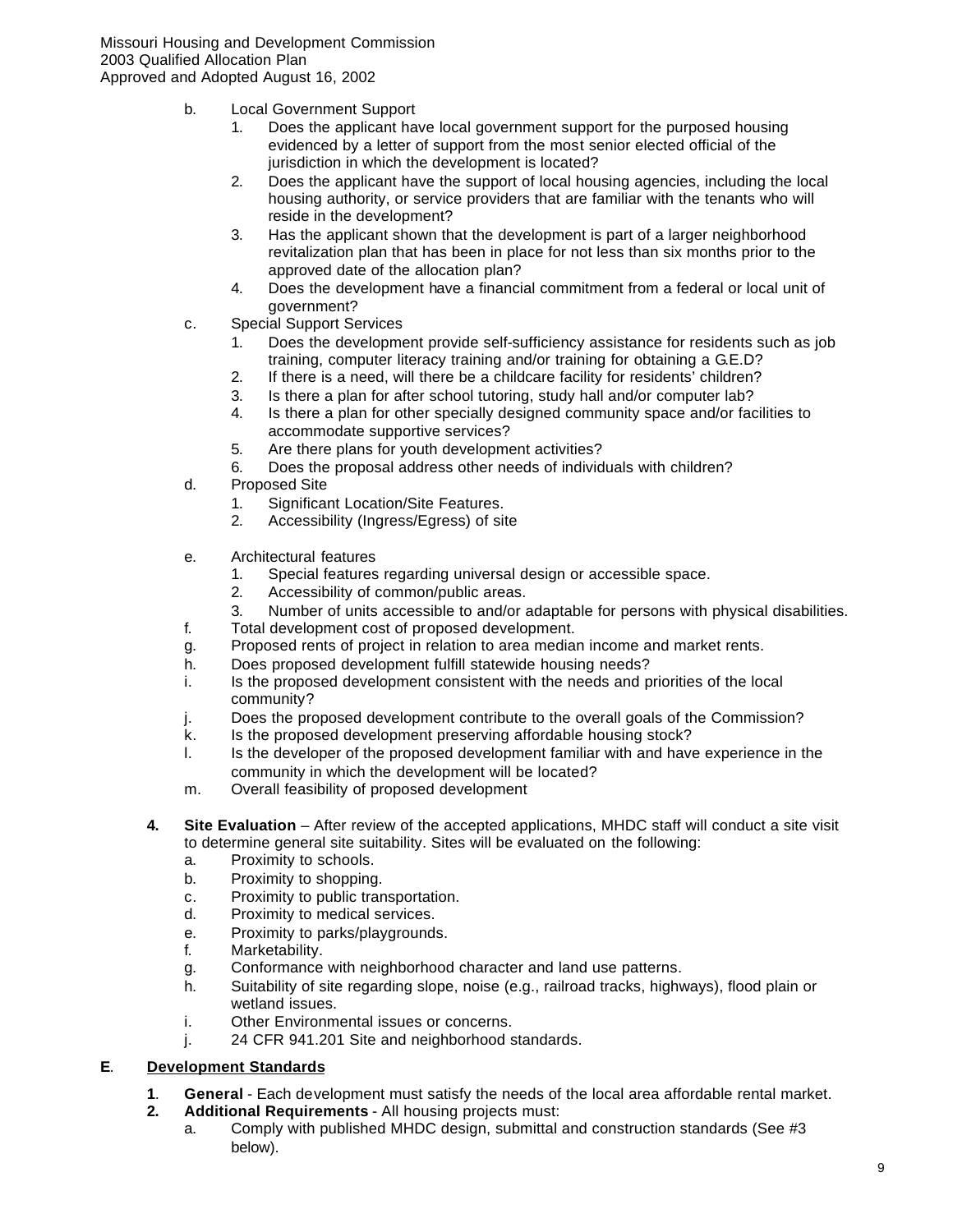- b. Comply with applicable local, state and federal ordinances and laws.
- c. Provide facilities, equipment and amenities appropriate for the intended occupants.
- d. Be designed to meet the established construction budget.
- e. Be designed to be economical to maintain.
- f. For all developments with 12 or more units, regardless of funding source, a minimum of 5% of units must be designed in compliance with one of the nationally recognized standards for accessibility/adaptability to wheelchair users.
- **3**. **Design** MHDC adheres to the following standards in the design of all rental housing (See MHDC Architectural Procedures Manual, January 1, 2002):
	- a. Construction codes as adopted by the governmental unit in which the development is located.
	- b. In the absence of locally adopted codes, the latest available edition of the International Building Code (2000), the International Plumbing Code, the International Mechanical Code, the National Electrical Code and/or the International Residential Code.
	- c. Local zoning ordinances.
	- d. The Fair Housing Act of 1968, as amended.
	- e. Proposals receiving federal, state, county or municipal funding may, in addition to the Fair Housing Act Guidelines, be required to comply with the Architectural Barriers Act of 1968, Section 504 of the Rehabilitation Act of 1973 and the Americans with Disabilities Act, all as amended.
	- f. No part of any residential structure may be located within 30 feet of the outer boundary of a high-pressure gas and/or liquid petroleum transportation pipeline easement.
	- g. No part of any residential structure may be located within 100 feet (horizontal) of any high voltage transmission lines.
	- h. The **2000** International Energy Conservation Code (formerly the Model Energy Code) as published by ICC/CABO.
	- i. For the control of lead hazards: the Lead Paint Poisoning Prevention Act, HUD Guidelines for the Evaluation and Control of Lead Based Paint in Housing, and the MHDC Lead Based Paint Policy.
- **4. Additional Architectural Requirements** Applicants that receive an allocation of tax credits are required to:
	- a. Submit one complete set of construction documents (plans and specifications) to the MHDC architectural staff **prior to** the start of construction.
	- b. Provide the MHDC architectural staff an information sheet with a construction schedule, and the name and contact information of the project manager and project architect.
	- c. Notify the MHDC architectural staff, in writing, when construction has reached 90% completion.
	- d. Schedule a final inspection of all units/buildings with the MHDC architectural staff.
- **5**. **Equal Opportunity Standard** The Commission requires that occupancy of housing financed or assisted by MHDC shall be open to all persons regardless of race, color, religion, sex, familial status, disability, or national origin. Also, contractors and subcontractors engaged in the construction or rehabilitation of such housing shall provide equal opportunity for employment without discrimination as to race, color, religion, sex, familial status, disability, or national origin.

# **F**. **Underwriting Standards**

MHDC has adopted minimum underwriting standards for all developments that wish to compete for tax credits under this Plan. **These minimum standards must be met at the time of application. Developments that do not meet the following minimum underwriting standards will not be considered for an allocation of tax credits.** Implementation of these standards does not constitute a representation of the feasibility or viability of the development.

The following standards will be used in the underwriting of all proposals, including proposals financed with tax-exempt bonds requesting tax credits outside of the housing credit ceiling. Underwriting conclusions and requirements will be reflected on the MHDC form 2013, attached to each Conditional Reservation, Letter of Determination, and/or Carryover and Final Allocation letters.

**1. Per Unit Cost** - The per-unit replacement cost of tax credit developments shall not exceed HUD Section 221(d)(3) limits, adjusted to reflect increases in construction costs since their adoption in 1992, and further adjusted by HUD's high cost factor to reflect differences in geographic areas. To be consistent with other housing programs, which are defined by SMA, the Commission will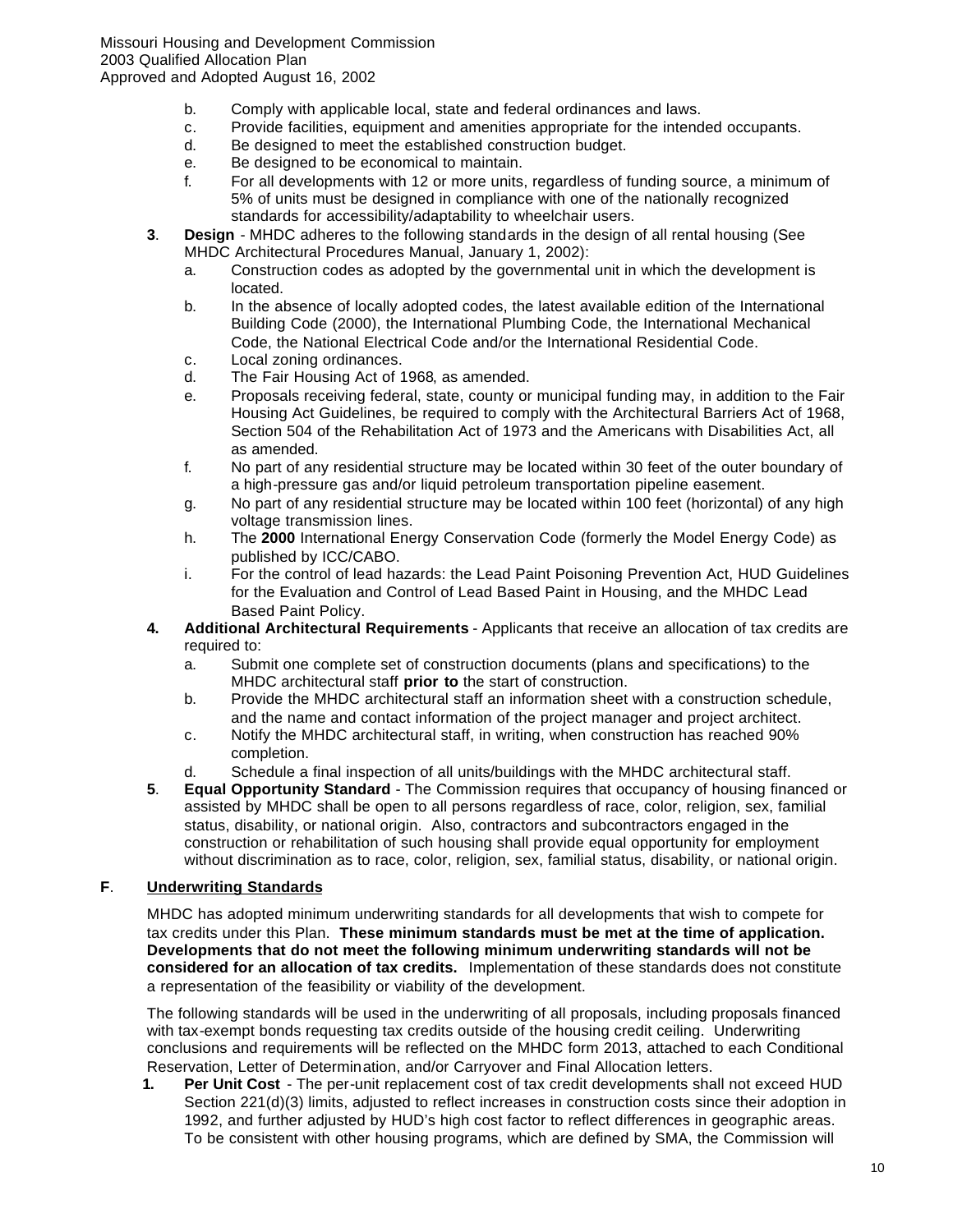include Lincoln and Warren Counties in the St. Louis maximum cost limits and Lafayette and Clinton Counties in the Kansas City maximum cost limits. (MHDC, in its sole discretion, may make exceptions on a case-by-case basis.)

- **2. Projects receiving HOME Funds** Federally imposed limitations will apply (See 24 CFR 92).
- **3. Projects receiving historic rehabilitation tax credit** will be allowed to deduct the residential portion of the Federal historic tax credit from the project cost to allow for stricter rehabilitation standards. (If known, the actual cost of this historic rehabilitation should be deducted, instead.)
- **4. Unique Development Characteristics** The Commission may consider higher construction costs that can be attributed to unique development characteristics, and which are consistent with the needs and priorities identified in the appropriate Consolidated Plan.
- **5. HUD Section 221(d)(3) Limits Variance**  The Commission will accept a variance of 140% of HUD's Section 221(d)(3) limits for the St. Louis and Kansas City Metro areas. (MHDC, in its sole discretion, may make exceptions on a case-by-case basis.)
- **6. Identity of Interest** The application must list any identity of interest between the sponsor, the developer, the architect, the contractor and all subcontractors, suppliers and vendors. If any identity of interest is not disclosed in advance, the cost of that contract/subcontract will not be recognized at cost certification.
- **7. Subcontractors and Suppliers**  All subcontractors and suppliers must add reasonable commercial value to the product/services furnished.
- **8. Developer and Contractor Fees** MHDC will limit developer and contractor fees and overhead in calculating the amount of tax credits to be allocated to a proposed development as previously stated and reflected in this document.

# **G. Minimum Underwriting Assumptions**

The following minimum underwriting assumptions will be used for processing the application. These are minimum requirements. Results of the market study may require different, more conservative assumptions.

- **1. Rents** Rents that are below prevailing market rents,
- **2. Vacancy Rate** A vacancy rate from 5% to 7% of gross rental income.
- **3**. **Operating Expenses** Per Unit Per Annum Operating Expenses (PUPA) of \$2,800 for rural developments and \$3,100 for metro developments (higher for developments that are providing additional services), with tax abatement. The following applies when calculating the PUPA operating expenses:
	- a. Minimum insurance expense of \$200 PUPA;
	- b. Minimum real estate taxes of:
		- 1. \$300 PUPA for rural developments; and
		- 2. \$500 PUPA for metro developments.
	- c. Minimum replacement reserves of \$300 PUPA;
	- d. Maximum management fee of \$30 per unit per month;
	- e. MHDC **does not allow** an Asset Management fee in operating expense;
	- f. MHDC **does not allow** a syndicator or general partner fee in operating expense;
- **4**. **Debt Coverage Ratio** A minimum of 1.2 debt coverage for the aggregate of all amortized debt.
- **5**. **Income Growth** Annual Rental Income Growth of 2%
- **6. Expense Growth** Annual Operating Expense Growth of 3%

# **H. Determination of Tax Credit Amount**

The Code and the State Tax Relief Act require that MHDC allocate to a development the amount of federal and state tax credits that MHDC determines is necessary for the financial feasibility of the development and its viability as a qualified low-income housing development throughout the credit period. MHDC retains the right, in its sole discretion to: (i) reserve less than the amount requested on the application; (ii) reserve less than would result by using an applicable fraction of 100%; and to deny approval of any tax credit amount. MHDC will evaluate each proposed development, taking into account such factors as it determines relevant, including, but not limited to, the following items:

- **1.** Project cost, including the reasonableness of cost per unit, developer fees and overhead, consultant fees, builder profit and overhead, and syndication costs;
- **2.** Sources and uses of funds and the total financing planned for the development, including the ability of the development to service debt;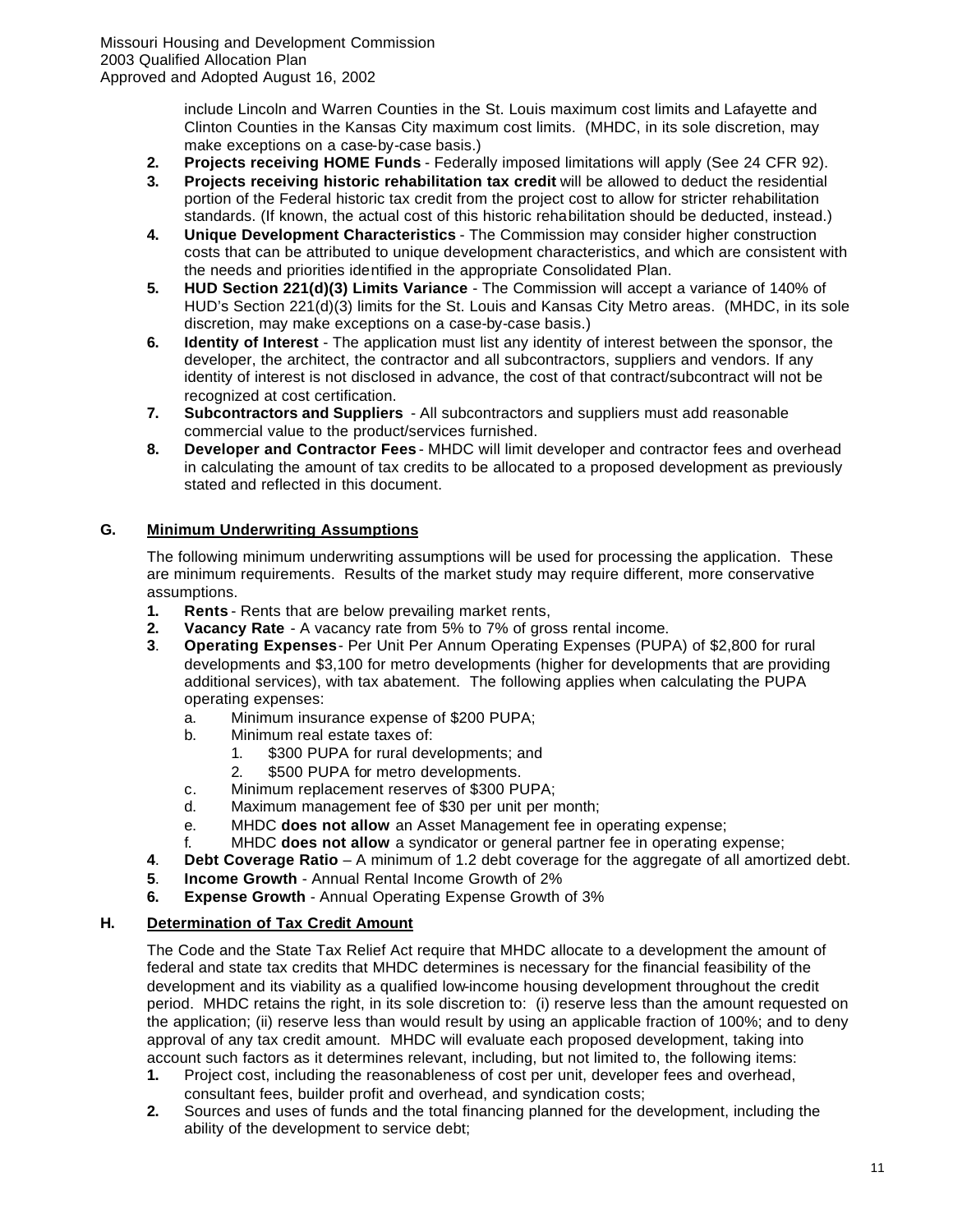- **3.** Project income and expenses, including a determination of the reasonableness of the proposed operating costs and the affordability of the proposed rents;
- **4.** The proceeds or receipts expected to be generated by reason of the tax credit;
- **5.** The percentage of the credit dollar amount used for project costs other than the cost of nonbasis items;
- **6.** The use of federal funds and other assistance (applicable HUD subsidies will be subject to a subsidy layering review based on HUD's most current subsidy layering review guidelines);
- **7.** Other factors which may be relevant to the economic feasibility of the development, such as the area economy or the housing market; and
- **8.** The determination of Total Development Costs and the balancing of Sources and Uses.
- **9.** MHDC will arrive at the credit amount needed by using three calculation methods. The amount of credits reserved will be no greater than the smallest of the amounts resulting from the three calculation methods. MHDC retains the right to reserve less than the result of the three methods. The calculation methods are:
	- a. Method One: Qualified Basis Calculation;
	- b. Method Two: Funding Gap Calculation; and
	- c. Method Three: Cost Reasonableness Calculation
- **10.** Assumptions used for calculations mentioned in #9 above For evaluation purposes during the Eligibility Cycle, MHDC will select:
	- a. An applicable percentage based on current trends The applicable percentage to be used for the current year will be reflected in the revised Fin 200; and
	- b. A tax credit equity factor based on current market trends The tax credit equity factor that will be used for the current year will be announced in August 2002. This will establish the minimum equity factor that will also be used in the evaluation process at both Carryover and Final Allocation.
- **11.** The 130% increase in basis allowed for developments located in any of the following areas.
	- a. Qualified Census Tracts
	- b. Difficult Development Areas
- **12.** Based on its evaluation, MHDC will estimate the amount of tax credits to be reserved for the development. If there are changes in the sources and/or uses of funds or other material changes at various stages of processing, MHDC will, if necessary, adjust the tax credit amount to reflect the changes (not to exceed the amount reserved or allocated), and the tax credit amount may be reduced. This determination is made solely at MHDC's discretion and is in no way a representation as to the actual feasibility or viability of the development.
- **13.** The analysis to determine the tax credit amount necessary will be conducted at the following processing stages:
	- a. The time of preliminary application,
	- b. The time a carryover allocation is approved (if applicable); and
	- c. The time the development is placed in service (after all project costs are finalized and a third party cost certification has been completed) and requests issuance of IRS Form(s) 8609.

#### **I. Award of Conditional Reservation**

Developments that receive approval from the MHDC Board of Commissioners will be awarded a Conditional Reservation (the "Reservation") of tax credits. Reservations may be made subject to such conditions as MHDC determines necessary or appropriate to assure that the development will meet the goals of this Plan in a timely manner. This may include, but is not limited to, the development's progress toward completion and compliance with MHDC and federal and state tax credit requirements. Should MHDC learn that any principal involved with a proposed development has serious and/or repeated non-performance or non-compliance issues in Missouri or any other state at the time of application, the application will be rejected. The prior performance considered might include, but is not limited to, progress made with previous tax credit reservations, development compliance and payment of fees.

Each sponsor receiving a reservation of tax credits is required to schedule a meeting with MHDC staff to discuss the proposal and the processing procedures. At this meeting, the sponsor will receive the reservation for the approved development. Attached to and made a part of each reservation is the MHDC form 2013, which reflects MHDC's underwriting of the development (i.e. tax credit allocation, approved rents, total development costs, operating budgets, debt service and sources and uses).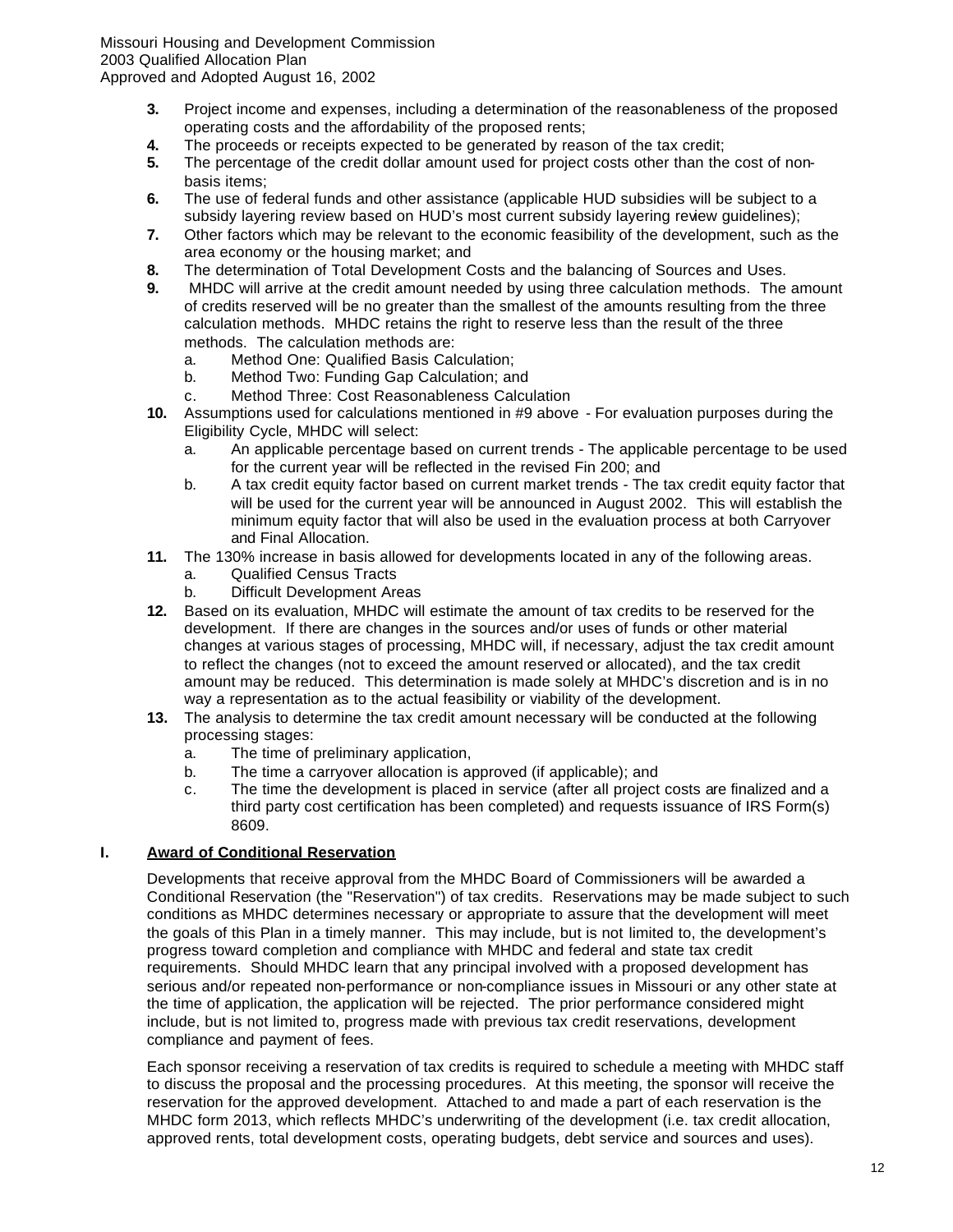This underwriting in no way assures feasibility or viability of the development. It is the MHDC declaration of approved rents and credit allocation at this stage of processing.

#### **Reservations will expire on June 1, 2003. All projects receiving a reservation must apply for a carryover allocation prior to this expiration date**.

Initial monthly rents shall not exceed those MHDC approved rents as reflected on the MHDC Form 2013 attached to the Reservation, Carryover and Final Allocation letter. Any increase in the annual rents must be approved by MHDC.

#### **J. Revocation of Reservations**

A reservation is subject to revocation should the development sponsor fail to comply, in a timely manner, with the conditions thereof; including, but not limited to, failure to provide evidence, satisfactory to MHDC, of financial feasibility, sufficient progress toward placement in service or eligibility for a carryover allocation.

# **lII. CARRYOVER ALLOCATION**

# **A. Code Requirements for Carryover Allocation**

The Code allows an allocation of federal tax credits to a qualified building(s) that will not be placed in service in that year, provided that:

- **1.** The building(s) is placed in service by December  $31<sup>st</sup>$  of the second calendar year following the year of allocation; and
- **2.** The taxpayer's basis in the building(s) is more than 10% of the reasonably expected basis in the building(s) as of December  $31<sup>st</sup>$  of the second calendar year following the year the carryover allocation is made. The required basis amount must be achieved by the later of:
	- a. The close of the calendar year in which the allocation is made: or
	- b. Six months after the date of the carryover allocation.

# **B. MHDC Requirements for Carryover Allocation**

To be considered for a carryover allocation, the Owner will be required to submit an application package that contains the following:

- **1**. An updated application.
- **2**. A completed, signed (original signatures in blue ink) and notarized Low-Income Housing Tax Credit Carryover Allocation Owner Certification (MHDC Form 3342).
- **3**. A copy of a Warranty Deed.
- **4**. Copies of Firm Commitments\* for all Construction and Permanent financing sources The copy of an enforceable commitment for all loans, grants, and/or owner equity that will be used for the construction and permanent funding of the project must be included as part of the application for carryover allocation. The commitments must be on entity letterhead, dated, signed by an authorized official and contain the following information:
	- a. The financing or equity amount;
	- b. The interest rate of the loan;
	- c. The loan term and amortization period;
	- d. The debt service amount;
	- e. The name, email address, and phone number of the contact person; and
	- f. The date the Firm Commitment will expire.
- **5**. Copy of Firm Equity Commitment. A copy of the Firm Commitment from the equity provider must be included as a part of the application. The commitment must be on the equity provider's letterhead, dated, signed by an authorized official of the equity provider and contain the following information:
	- a. The anticipated credit amount;
	- b. The estimated equity amount;
	- c. The cents per equity dollar being paid for the tax credits;
	- d. The pay-in schedule;
	- e. The name, email address, and phone number of the contact person; and
	- f. The date the Firm Commitment will expire.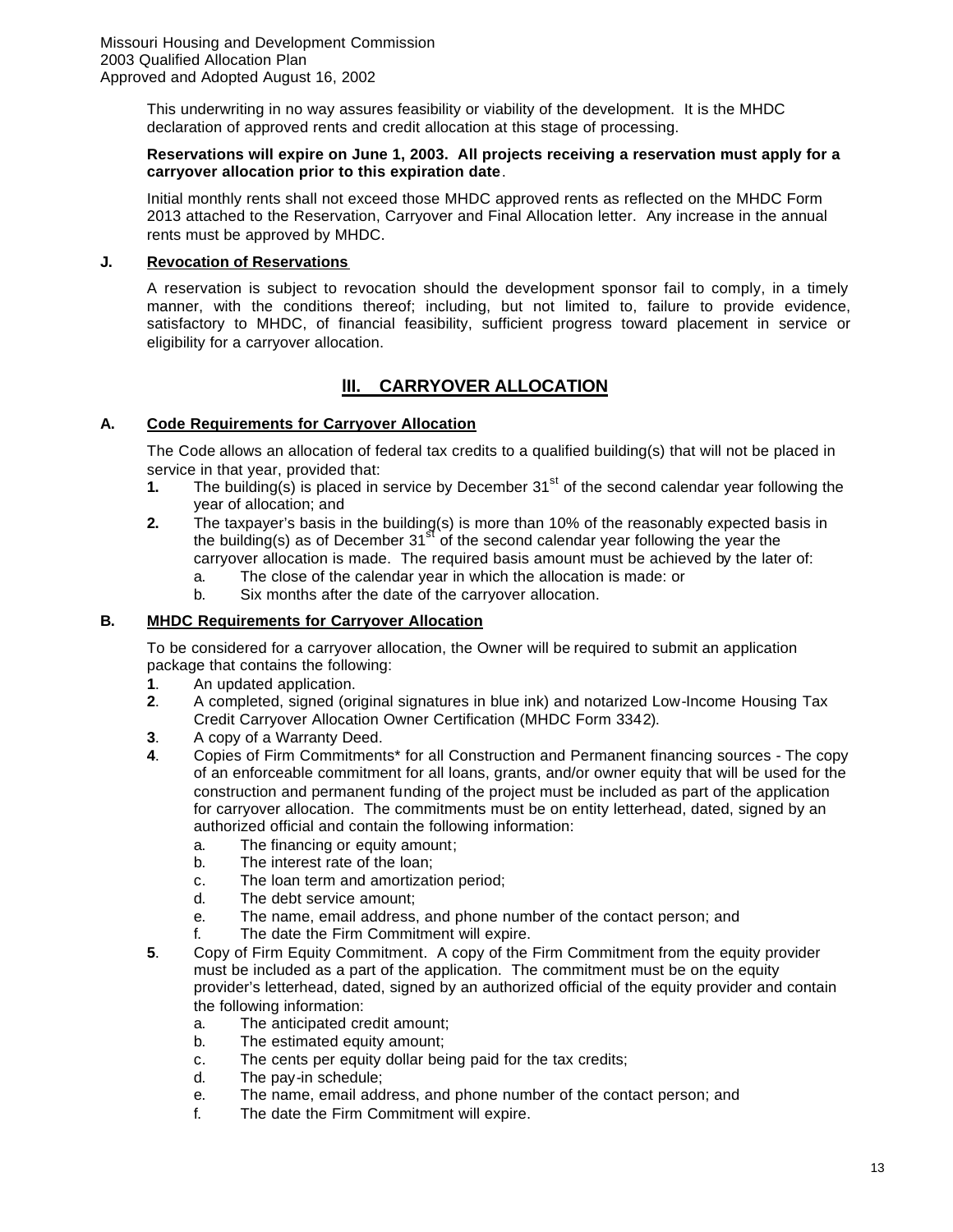\* MHDC defines Firm Commitment (for 4 and 5 above) as follows: The authorized body (Investment Committee, Loan Committee, Board, etc.) of the financing and/or equity source must have given approval and the commitment is subject only to those conditions which are totally under the control of the Owner to meet. The terms and conditions must be clearly identified in the commitment letter. Application and commitment fees must have been paid or must be required to be paid upon closing.

- **6**. Attorney's Opinion letter.
- **7.** An Independent Auditor's Certification of 10% expenditures*,* completed by an independent tax accountant, submitted on firm letterhead, dated and signed by the person performing the certification. MHDC Form 3343 provides required wording of the certification. Section 42(h)(1)(E)(ii) of the Code allows up to 6 months after the date of the Carryover Allocation to fulfill the requirement to expend more than 10% of the reasonably expected basis.
- **8**. Rehabilitation projects requesting acquisition credits must provide an opinion from an independent tax attorney confirming the project's eligibility under Section 42(d)(2)(B) of the Code.
- **9.** Evidence of all necessary Planning and Zoning approvals.
- **10**. A check for an amount equal to 4% of the annual credit amount requested in the Carryover application.
- **11.** An updated 15-year pro forma operating budget.
- **12**. Such other documents or certifications as MHDC determines necessary or useful in the determination that the development is eligible for a carryover allocation.

# **C. Carryover Allocation Agreement**

Developments that satisfy the requirements for a Carryover Allocation of tax credits will be required to enter into a Carryover Allocation Agreement. This document will define the amount of tax credit allocated to the project, the low-income unit set-asides, the percentages of median income to be served, the special housing needs units committed to (if any) and any other such requirements as MHDC may apply. A Carryover Allocation is for a specific credit amount which **may be reduced, if warranted, at the time a final allocation is made** .

# **D. Recapture of Carryover Allocations**

MHDC retains the right to recapture a carryover allocation of credits to a development prior to the end of the two-year carryover allocation period allowed under the Code. Each carryover allocation will be subject to a written agreement that will contain conditions and deadlines that are precedent to a final allocation of tax credits by the Commission. Should the development or owner fail to comply with all such conditions and deadlines, MHDC may, in its sole discretion, rescind the carryover allocation and use the recaptured credits for other developments.

# **lV. FINAL ALLOCATIONS**

Developments that received a carryover allocation of federal credits must be placed in service by the end of the second year following the year of the allocation or the tax credits are subject to recapture. The placed in service date for new construction is the date on which the building is certified as being suitable for occupancy in accordance with state or local law. The placed-in-service date for rehabilitation is the close of the 24 month period over which the expenditures are aggregated and the rehabilitation process is certified as being complete.

MHDC will make final allocations of tax credits no later than the end of the year in which an eligible building or development which has received a reservation, a letter of determination or a carryover allocation is placed in service. The credit amount that will be allocated is based on MHDC's final determination of the qualified basis for the building or development based on an accountant's certification of final costs provided by the Owner and a final determination of the credit amount as outlined in Section II.H. **The final credit amount allocated may be less than the amount reserved or allocated previously**.

Owners may submit a request for a final allocation of tax credits at any time during the year. MHDC will establish a reasonable year-end deadline for eligible developments that must be placed in service. The earlier deadlines enable MHDC to efficiently complete its reviews and documents prior to the IRS deadline of December 31st.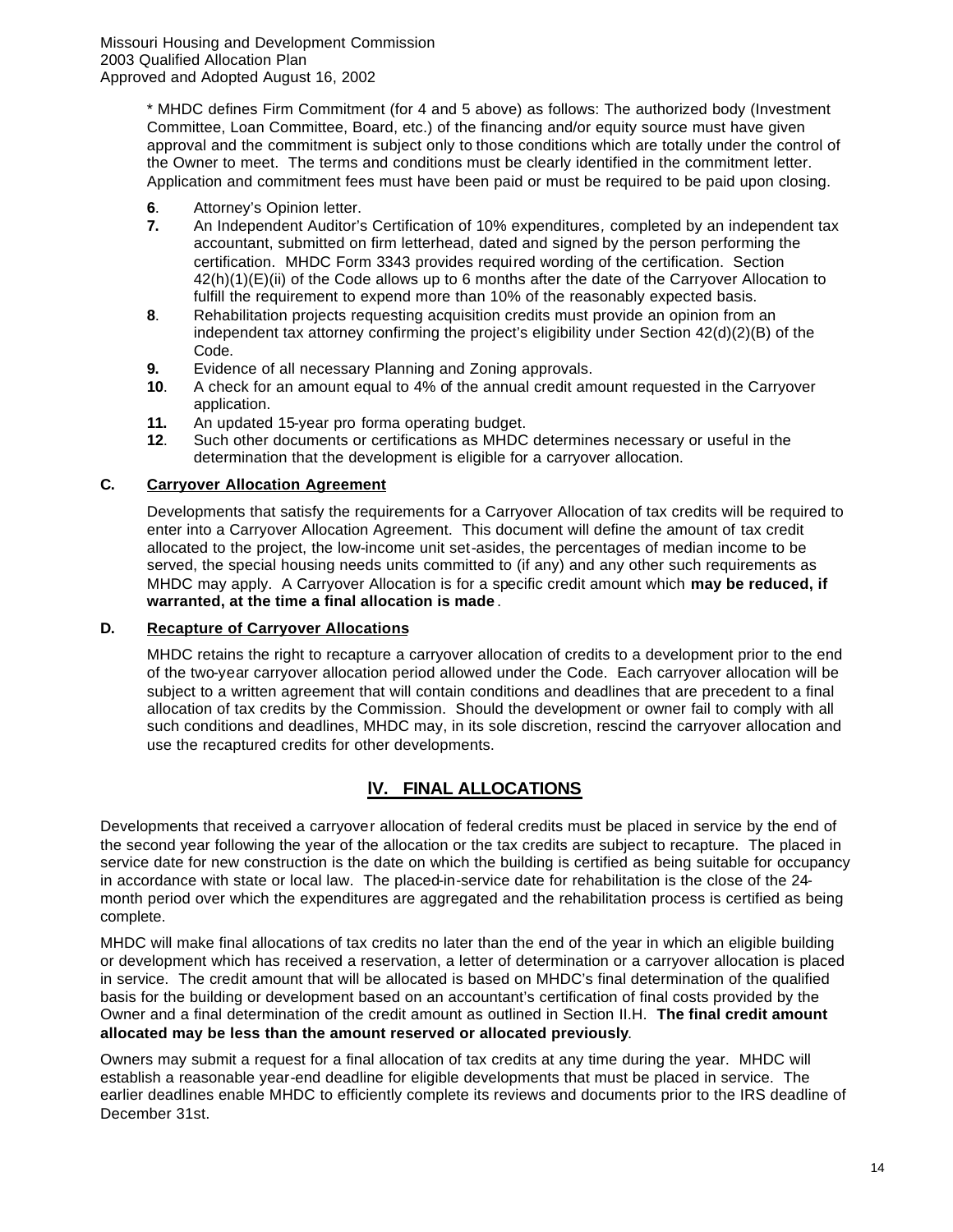# **A. MHDC Requirements for Final Allocation**

Owners will be required to submit a request for Final Allocation, which must include the following items:

- **1**. A completed and signed (original signatures in blue ink) Owner's Development Costs and Low-Income Housing Tax Credit Cost Certification (MHDC Form 3340).
- **2.** A completed, signed (original signatures in blue ink) and notarized Tax Credit Addendum to the Owner's Development Costs and Low-Income Housing Tax Credit Cost Certification, including Table A (MHDC Form 3340-A).
- **3**. An Independent Auditor's Report (**for the complete project**)*,* completed by an independent tax accountant, submitted on firm letterhead, dated and signed by the person performing the audit. MHDC Form 3340-B provides required wording.
- **4**. A completed Owner's Attorney's Opinion by an independent tax attorney. MHDC Form provides required wording.
- **5.** A completed, signed (original signatures in blue ink) and notarized Low-Income Housing Tax Credit Development Financing Certification (MHDC Form 3341). A copy of the Note and recorded Deed of Trust must be provided for **each** source of financing.
- **6.** A Certificate of Occupancy for each building in the project or a Certificate of Substantial completion for each rehabilitated building if the jurisdiction does not issue a Certificate of Occupancy for such units. MHDC will use the date on these documents as the placed in service date for the IRS Form(s) 8609.
- **7.** Photos of the completed building(s) identified by address and Building Identification Numbers ("BINs"). For private activity bond-financed projects, MHDC staff will assign BINs.
- **8.** A complete copy of the executed latest Partnership Agreement or Operating Agreement (with all exhibits).
- **9**. Rehabilitation projects requesting acquisition credits must provide an opinion from an independent tax attorney confirming the project's eligibility under Section 42(d)(2)(B) of the Code. (For projects that did not receive a Carryover Allocation).
- **10.** A completed Partial Subordination to the Land Use Restriction Agreement **from every lien holder(s)** with original signature in blue ink (See Section IV.C).
- **11.** A check for the final allocation fee (only if the project did not receive a carryover allocation).
- **12**. Check for the compliance monitoring fee.
- **13**. MHDC compliance training certificate for both owner and management company.
- **14**. A copy of the MHDC Final Inspection Report.
- **15**. An updated 15-year pro forma operating budget.
- **16**. A completed Plan Review Worksheet.

# **Additional requirements for Developments Financed with Private Activity Bonds**

- **17**. Election of Applicable Percentage.
- **18.** Issuer Certificate including the date the Certificate was issued.
- **19.** Designation of placed in service date for Gross Rent Floor effective date.
- **20.** Agreement for Section 42(m)(2)(D) Determination.

# **B. Cost Certification Information**

The MHDC criteria for cost certification for various development types are as follows:

- **1. For developments of 12 units or less**, the Commission will accept certification of costs from the development owner.
- **2. For developments of 13 units or more**, owners must submit a cost certification, supported by an Audit Report of an independent Certified Public Accountant. Such Audit Report will be prepared in accordance with generally accepted auditing standards and MHDC Guidelines.
- **3. For Rural Development projects**, the cost certification accepted by Rural Development must be submitted.
- **4. For developments of 13 units or more**, owners must yearly submit an annual audited operating statement.

#### **C. Land Use Restriction Agreement**

Section 42(h)(6) of the Code requires that a development be subject to "an extended low-income housing commitment". The Commission complies with these requirements by the execution and recording of a Land Use Restriction Agreement (the "LURA") at the time the development is placed in service. The LURA sets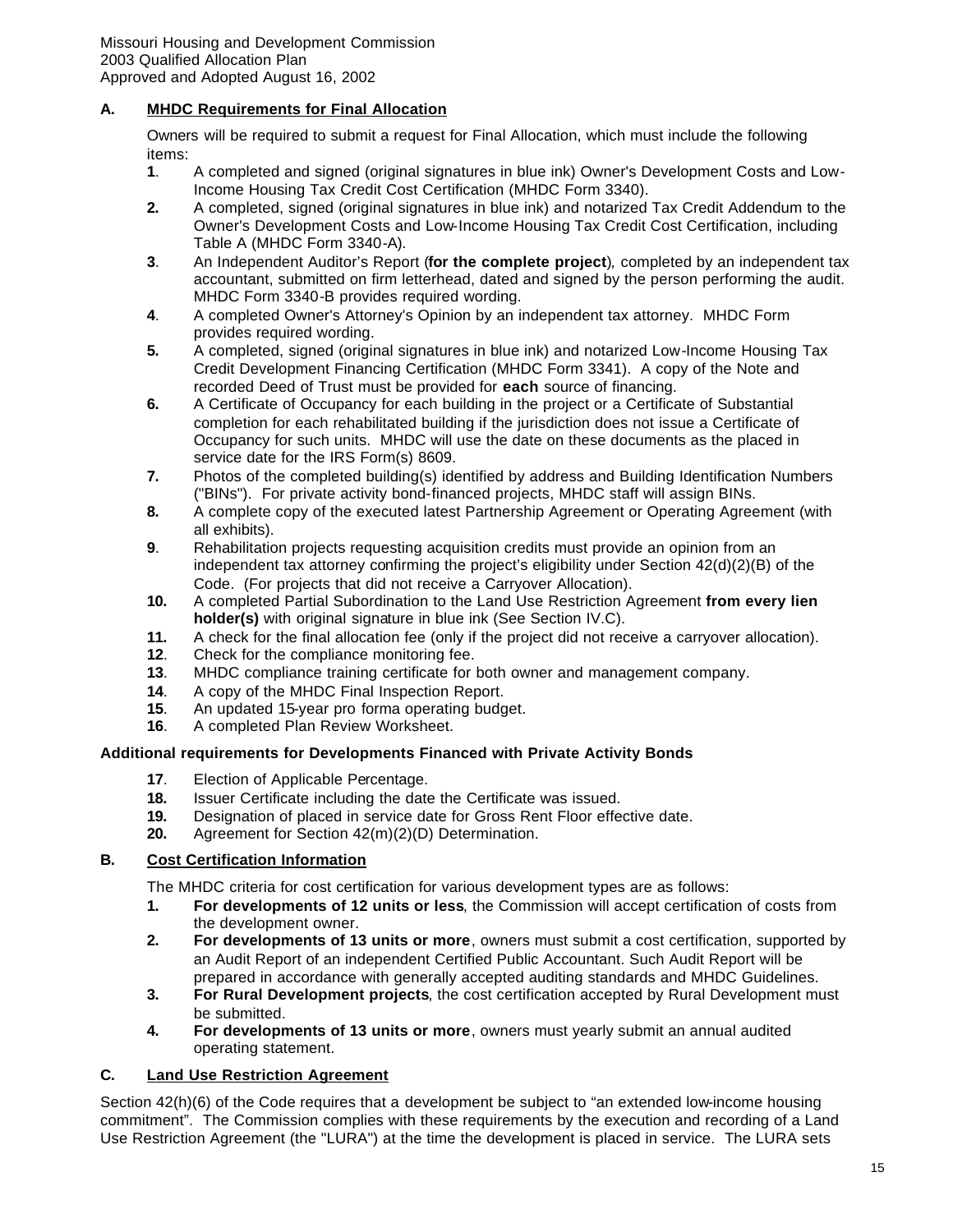forth, as covenants running with the land for a minimum of thirty (30) years (or additional years if the development owner has committed to a longer use period), the low-income unit set-asides, the percentages of median income to be served, the special housing needs units committed to (if any), and any other such requirements as MHDC may apply based on the allocation plan.

The development owner will be required to have all lien holders of a development complete and sign a "Partial Subordination to the Land Use Restriction Agreement". Section 42(h)(6)(E)(ii) of the Code requires that even in the event of foreclosure, deed in lieu of foreclosure or unwillingness to maintain the low-income status of the project, that for a period of 3 years the following is not permitted: (i) The eviction or the termination of tenancy (other than for good cause) of an existing tenant of any low-income unit; or (ii) The gross rent can not be increased for any low-income unit. The Partial Subordination to the Land Use Restriction Agreement will require all lien holders to honor those provisions of the LURA.

# **D. Issuance of IRS Form 8609**

IRS Form 8609(s) will not be issued by MHDC until the following conditions have been met **(no exceptions will be made):**

- **1**. Each building in the project (all buildings) is a qualified low-income building as defined by Section 42 of the Code. MHDC will not issue 8609(s) for any portion of an incomplete development.
- **2.** The owner and the development are in compliance with the terms of the LURA.
- **3.** The owner has provided, in a format provided by MHDC, a completed final application package (for the complete development).
- **4.** The owner has provided a copy of the latest executed partnership or operating agreement.
- **5.** The owner has paid the final allocation fee (if applicable) and the compliance monitoring fee.
- **6.** The owner and the management agent have successfully completed a compliance training session conducted or approved by MHDC.
- **7.** MHDC has completed its final inspection of the property.
- **8.** MHDC has made its final determination of the credit amount and its final determination pursuant to Section 42(m)(2) of the Code.

# **V. DEVELOPMENTS FINANCED WITH TAX-EXEMPT BONDS**

Tax-exempt private activity bond financed developments are eligible for federal and state tax credits without competing for an award from MHDC's annual housing credit ceiling. That is the only requirement of this plan that does not apply. Unless otherwise stated, these developments must comply with all other provisions of this Plan.

Under Section 42(h)(4) of the Code, developments financed with tax-exempt bonds may be entitled to the 4% tax credits outside the federal housing credit ceiling. The bonds must have received an allocation of private activity bond cap pursuant to Section 146 of the Code, and principal payments on the bonds must be applied within a reasonable period to redeem the bonds. Tax credits are allowed for that portion of a development's eligible basis that is financed with the tax-exempt bonds. If 50% or more of a development's aggregate basis is so financed, the development is entitled to credits for up to the full amount of the qualified basis.

Developments financed with tax-exempt bonds are required by the Code to apply through the state credit agency for an allocation of tax credits and for a determination that the development satisfies the requirements of this Plan. The proposal does not have to compete in the competitive cycle, so Owners may submit an application at any time, but must meet all other requirements of the application process, including the Threshold requirements (See Section II.B).

The Owner must submit a request for LIHTCs to MHDC after the issuer of the bonds has approved an "inducement" for the development and after the development has been assured that private activity bond volume cap is available. If the development is seeking mortgage insurance through the Federal Housing Administration (FHA), or credit enhancement from another source, the Owner should submit the request to MHDC after the credit enhancer has approved a preliminary mortgage amount.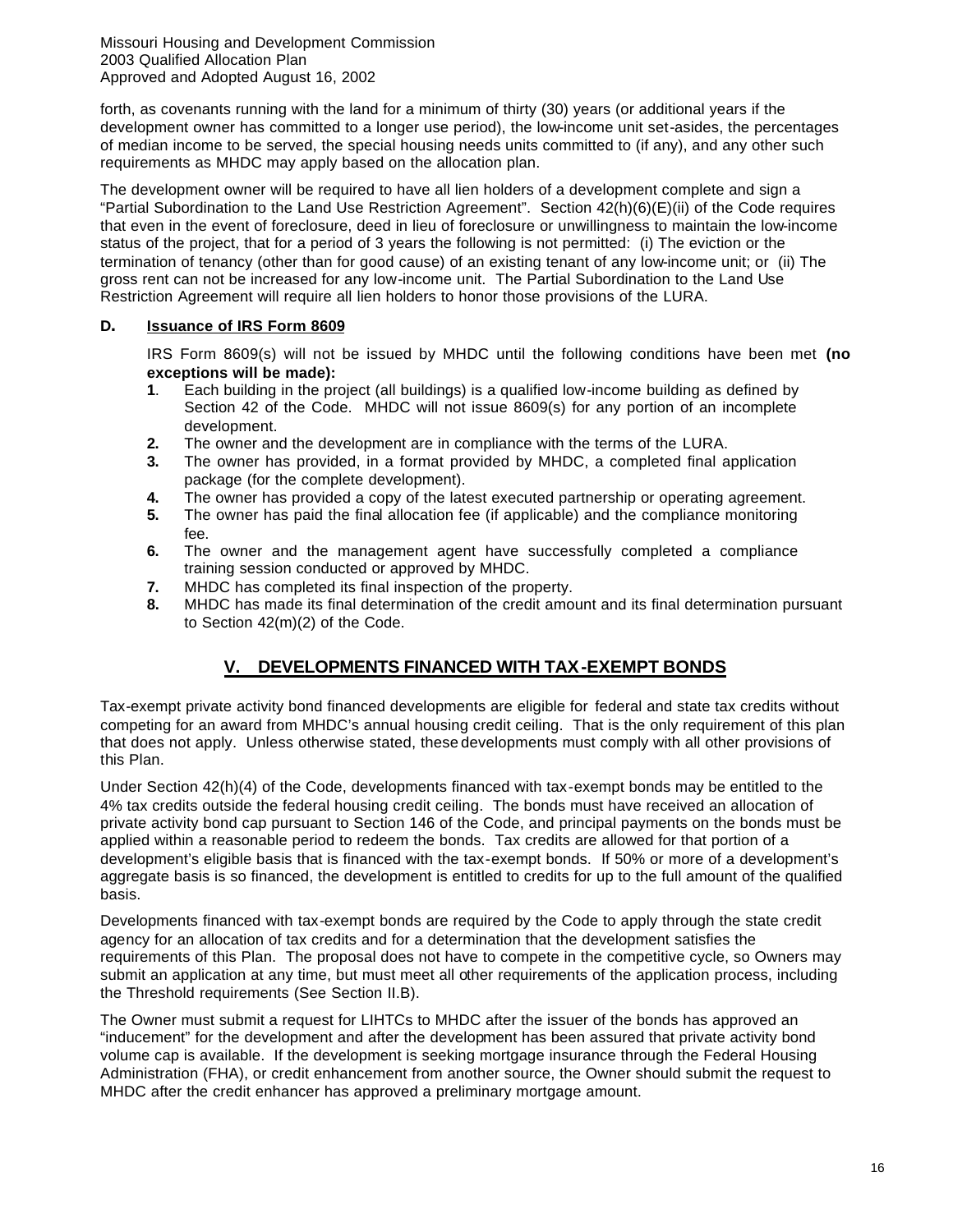MHDC is required by the Code to notify the Chief Executive Officer of the local jurisdiction where the proposed development will be located, of the tax credit application, and provide adequate opportunity for comment.

MHDC staff will review the application, determine whether the development is eligible and meets the requirements of this Plan, and make an initial determination of the development's tax credit amount.

For mixed-income developments financed with private activity bonds, when feasible and practicable, MHDC requires that Low-Income units be distributed proportionately throughout each building, and each floor of each building, of the development and throughout the bedroom/bath mix and type. Both market rate and low-income units must have the same design regarding unit amenities and square footage. Amenities include, but are not limited to, fireplaces, covered parking, in-unit washer/dryers, etc.

If the development loan will be FHA-insured, MHDC will complete a HUD-required subsidy-layering review to assure that the development complies with HUD guidelines pursuant to Sec. 911 of the 1992 Housing and Community Development Act.

MHDC will provide the Owner and the bond issuer with a letter confirming that the development satisfies the requirements of the Plan and stating the preliminary amount of tax credits. At this time, MHDC will request that the issuer confirm MHDC's determination of the tax credit amount, as required by the Code.

In the year in which the development is placed in service, the Owner must request a final allocation of credits no later than the end of the year. MHDC will provide an application package for final allocation requests. Reasonable year-end deadlines for final allocation requests will be established in order to permit timely review and preparation of documents.

Developments receiving credits in accordance with this section are required to follow the same final allocation application process as described herein and to enter into a LURA which will govern the low-income use and any other Plan requirements.

# **Vl. OWNER ELECTIONS**

#### **A. Applicable Credit Percentage for Federal Credits**

The applicable percentage (except for developments financed with tax exempt bonds) may be "locked in" at two points during the allocation process, (i) the month in which such building is placed in service, or (ii) at the election of the taxpayer, at the time of a carryover allocation. The Commission's Carryover Allocation Agreement provides a space for such election.

For developments financed with tax-exempt bonds, the applicable credit percentage is established at either, (i) the month in which the building is placed in service, or (ii) at the owner's election, the month in which the bonds are issued. If the latter is desired, the Election Statement (form provided by MHDC as exhibit to the Letter of Determination) must be signed by the owner, notarized and submitted to MHDC before the close of the fifth calendar day following the month in which the bonds are issued.

# **B. Gross Rent Floor**

Section  $42(q)(2)(A)$  of the Code provides that a Low-Income unit is "rent restricted if the gross rent for such unit does not exceed 30% of the imputed income limitations applicable to the unit. Under Revenue Procedure 94-57, the effective date of the income limitation used to establish the gross rent floor is the time the Commission initially allocates a housing credit dollar amount to the development (that is, the date of a carryover allocation, or if no carryover allocation is made, the date of final allocation) unless the Owner designates a building's placed in service date as the effective date for the gross rent floor. Such designation must be made by advising the Commission in writing no later than the placed in service date. The Carryover Allocation Agreement provides a space for such designation. The effective date used for the determination of the gross rent floor for developments not seeking a carryover allocation will be the date of final allocation, which normally follows the placed in service date.

For Developments financed with tax-exempt bonds, the effective date of the income limitation used to establish the gross rent floor is the date the Commission issues a Letter of Determination for the building, unless the Owner designates a building's placed in service date as the effective date for the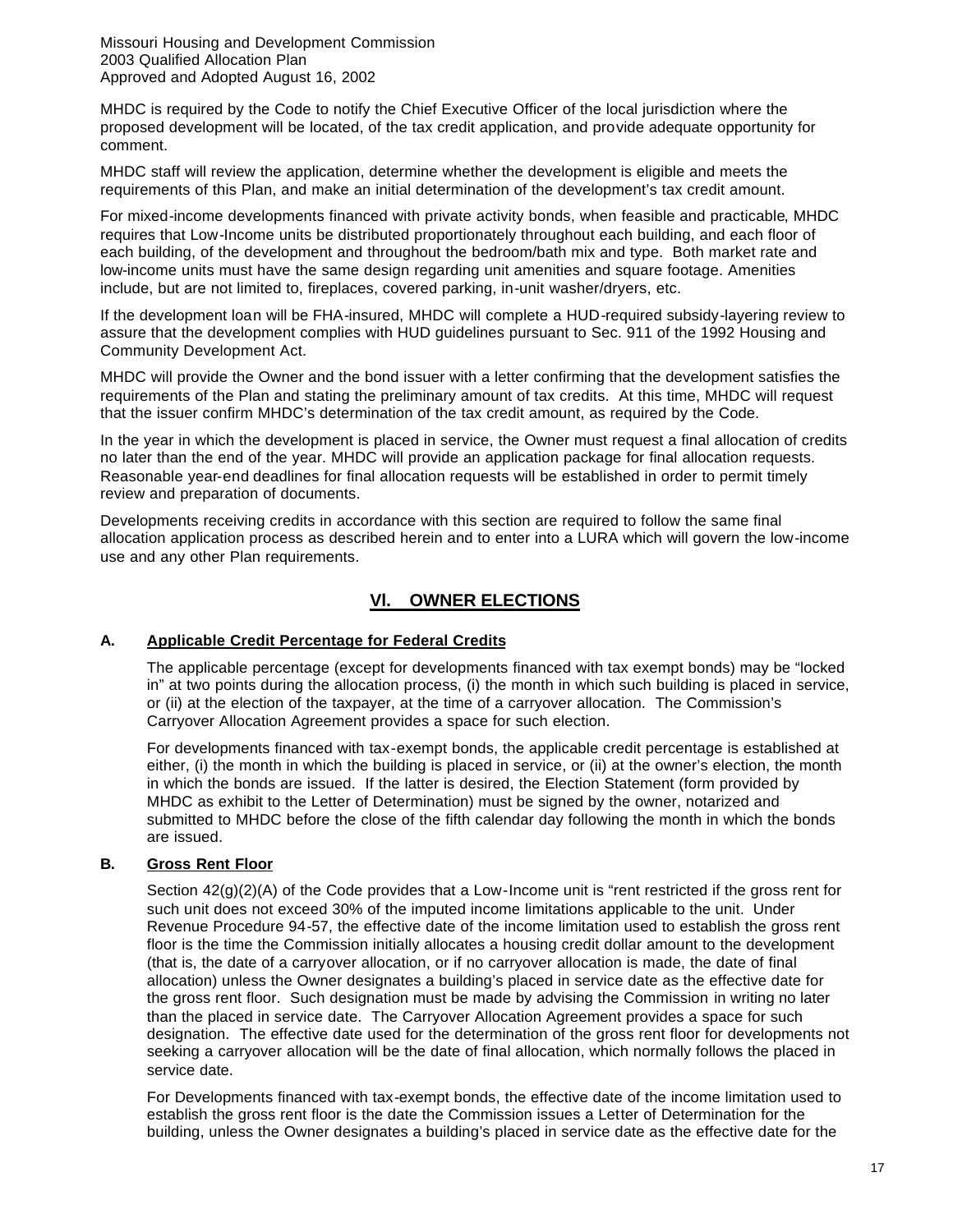> gross rent floor. Such designation must be made by advising the Commission in writing no later than the placed in service date.

The gross rent floor election does not replace the MHDC requirement that the initial monthly rents shall not exceed those MHDC approved rents as reflected on the MHDC Form 2013 attached to the Reservation, Carryover and Final Allocation letter. Any increase in the annual rents must be approved by MHDC

### **C. Credit Period**

Section 42(f)(1) of the Code defines the credit period for federal tax credits as the ten (10) taxable years beginning with (i) the taxable year in which the building is placed-in-service, or (ii) at the election of the taxpayer, the succeeding taxable year. The state credit mirrors the federal credit requirements. If a qualified development is comprised of more than one building, the development shall be deemed to be placed in service in the taxable year during which the last building of the qualified development is placed in service.

# **Vll. USE OF HOME or NAHASDA FUNDS**

The HOME Investment Partnership Act (HOME) and the Native American Housing Assistance and Self-Determination Act (NAHASDA) can be a valuable source to assist in the development of affordable housing. HOME and NAHASDA are considered by Section 42 of the Code as "federal funds". Generally when these funds are used, they are provided to the development as either grants or low interest rate loans. A tax credit development **must** deduct the amount of a federal grant from the eligible basis. A low-interest rate loan of federal funds results in the development being classified as "federally subsidized" and, thus, ineligible for the 9% tax credit. However, Section 42(i)(2)(E)(i) of the Code provides that below-market loans, funded with HOME or NAHASDA dollars, will not result in a tax credit development being classified as "federally subsidized", **if** the Owner contractually commits to having at least 40 percent of **all** the residential units in **every** building occupied by individuals whose incomes are 50 percent or less of area median gross income. This commitment enables a development to therefore qualify for the nine-percent tax credit.

Developments combining below market HOME or NAHASDA loans and the nine-percent credit are not eligible for the increase in eligible basis permitted for developments located in "qualified census tracts" and "difficult development areas".

# **VIII. SUBSIDY LAYERING REVIEW**

Section 911 of the Housing and Community Development Act of 1992 and Section 102 of the Department of Housing and Urban Development Reform Act of 1989 have placed limitations on combining LIHTC with certain HUD and other federal programs. The limitations currently apply to a number of programs under the jurisdiction of the HUD Office of Housing, including but not limited to, Section 221(d)(3), 221(d)(4), 223(f) and 542(c) mortgage insurance, Flexible Subsidy, and project-based Section 8 assistance.

As part of a Memorandum of Understanding (MOU), dated May 8, 2000, between HUD and MHDC, developments combining federal Low Income Housing Tax Credits with these programs will be subject to a subsidy layering review by MHDC. Th e MOU requires that HUD and MHDC share information on the developer's disclosure of sources and uses of funds and on development costs for all developments financed with a combination of federal tax credits and HUD Housing assistance. This review is designed to ensure that such developments do not receive excessive federal assistance. The following standards will apply for those developments subject to subsidy layering review:

#### **A. Development Fee Standard**

MHDC may consider a developer's fee not to exceed 15%. Developer's fee and overhead, including any consultant fees, may not exceed 15% of the total estimated replacement costs (Line 39 of MHDC 2013). For acquisition and substantial rehabilitation development, the developer's fee cannot exceed the sum of 8% of the acquisition cost plus 15% of the balance of the replacement costs. (See also Section II.B.18e.)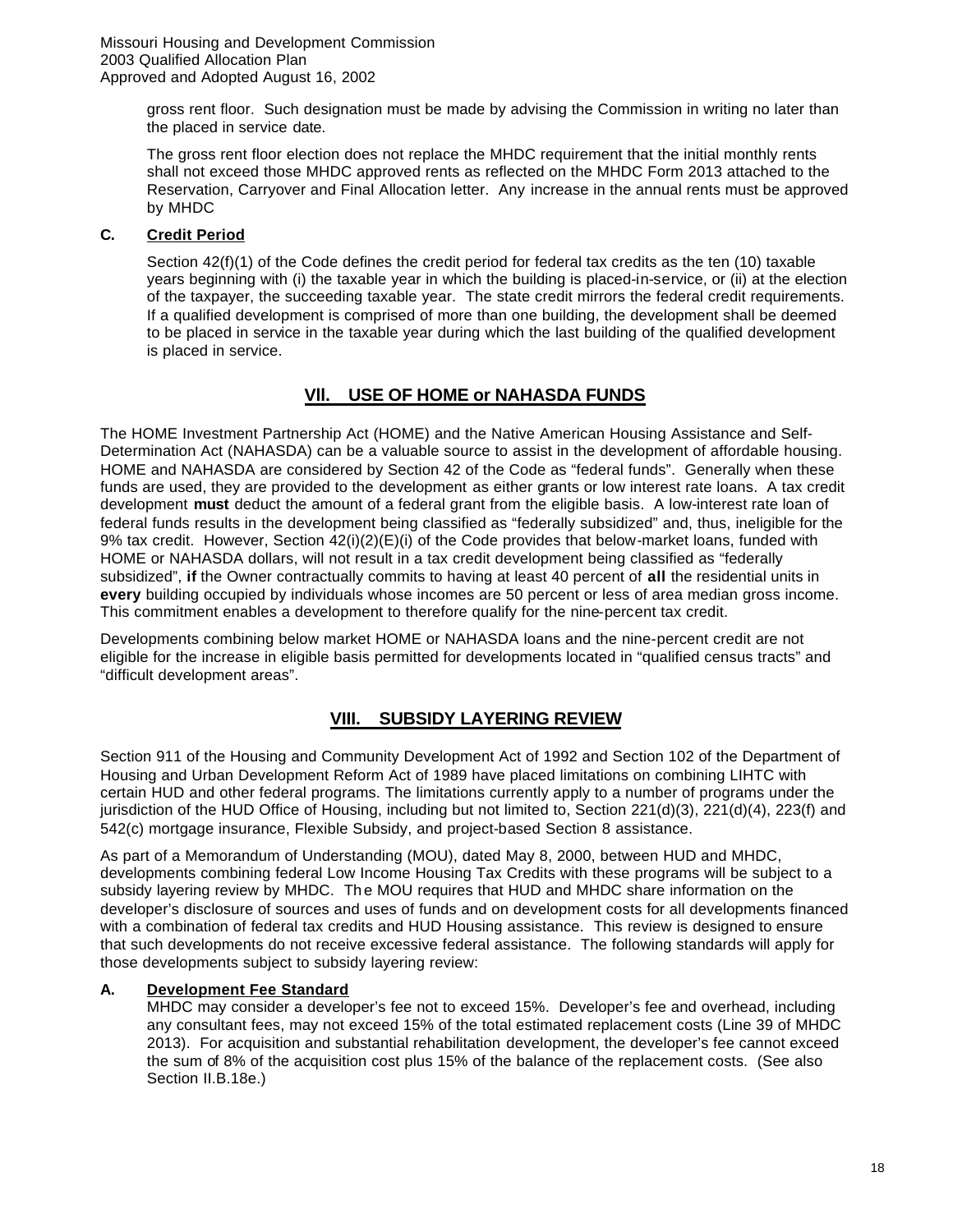#### **B. Builder's Fee Standard**

MHDC will allow a maximum of 8% builder's profit, 2% builder's overhead and 6% general requirements. These percentages relate to the construction contract amount only (lines 1through 6, Section G, MHDC form 2013), excluding overhead, general requirements and profit.

# **Vllll. FEES**

# **A**. **Application Fee**

An application fee of \$1, 500 (\$750 for Non-profit developers applying under the 10% Non-Profit setside) is due when the Application is submitted. The fee is non-refundable and must be included with the application. Should a check be returned, for any reason, the application will be immediately rejected and returned to the applicant.

# **B. Reservation Fee**

When the development has received conditional approval, a reservation fee of 3% of the approved annual federal tax credit amount must be paid prior to the issuance of the Reservation Letter. The fee amount is to be rounded up to the next whole dollar. The sponsor will have 30 days in which to pay the reservation fee. This fee is non-refundable and will not be adjusted if the final tax credit amount is reduced or the tax credits are returned or unused.

# **C. Allocation Fee**

At the time of Allocation (either Carryover or 8609, whichever is achieved first) an Allocation Fee of 4% of the requested annual federal tax credit amount will be due. This amount must be submitted with the Carryover or 8609 application (whichever is submitted first). The fee amount is to be rounded up to the next whole dollar. This fee is non-refundable and will not be adjusted if the final tax credit amount is reduced, or the tax credits are returned or unused.

#### **D. Recording Charge**

A recording charge of \$120 is to accompany the executed LURA when it is returned to MHDC for recording.

#### **E. Compliance Monitoring Fee**

A compliance monitoring fee will be assessed to cover the costs of the IRS-required compliance monitoring program. The fee is \$10 per low-income unit (including common units) multiplied by 15 years (the initial compliance period). This lump sum payment is to be included with the application for 8609(s). The 8609(s) will not be issued until the fee is paid in full. MHDC will not allow the compliance monitoring fee to be included in eligible basis.

# **F. Developments Financed with Tax Exempt Bonds**

Developments Financed with Tax Exempt Bonds and applying for the 4% credit will pay the same fees as reflected above. (The amounts and the schedule of payment apply to all LIHTC).

# **X. SECTION 42 COMPLIANCE MONITORING**

Section 42(m)(1)(B)(iii) of the Code mandates that state housing credit agencies monitor all placed in service tax credit developments for compliance with the provisions of Section 42 of the Code. The Code also mandates that the Internal Revenue Service be notified, by the state housing credit agency, of any instance of noncompliance. In addition, MHDC will monitor developments for compliance with The LURA provisions which contain any additional owner commitments made in the development selection process, e.g. additional low income units or an extended low-income use period. MHDC will make available to development Owners a Compliance Manual (Low-Income Housing Tax Credit Program Compliance Manual, Rev. No. 2, October, 2000, as may be amended from time to time) explaining the LIHTC monitoring process in detail. All owner representatives and their management agent representatives will be required to successfully complete a compliance training session conducted or approved by MHDC prior to the release of IRS Form 8609 for federal tax credits or the Eligibility Statement for state tax credits.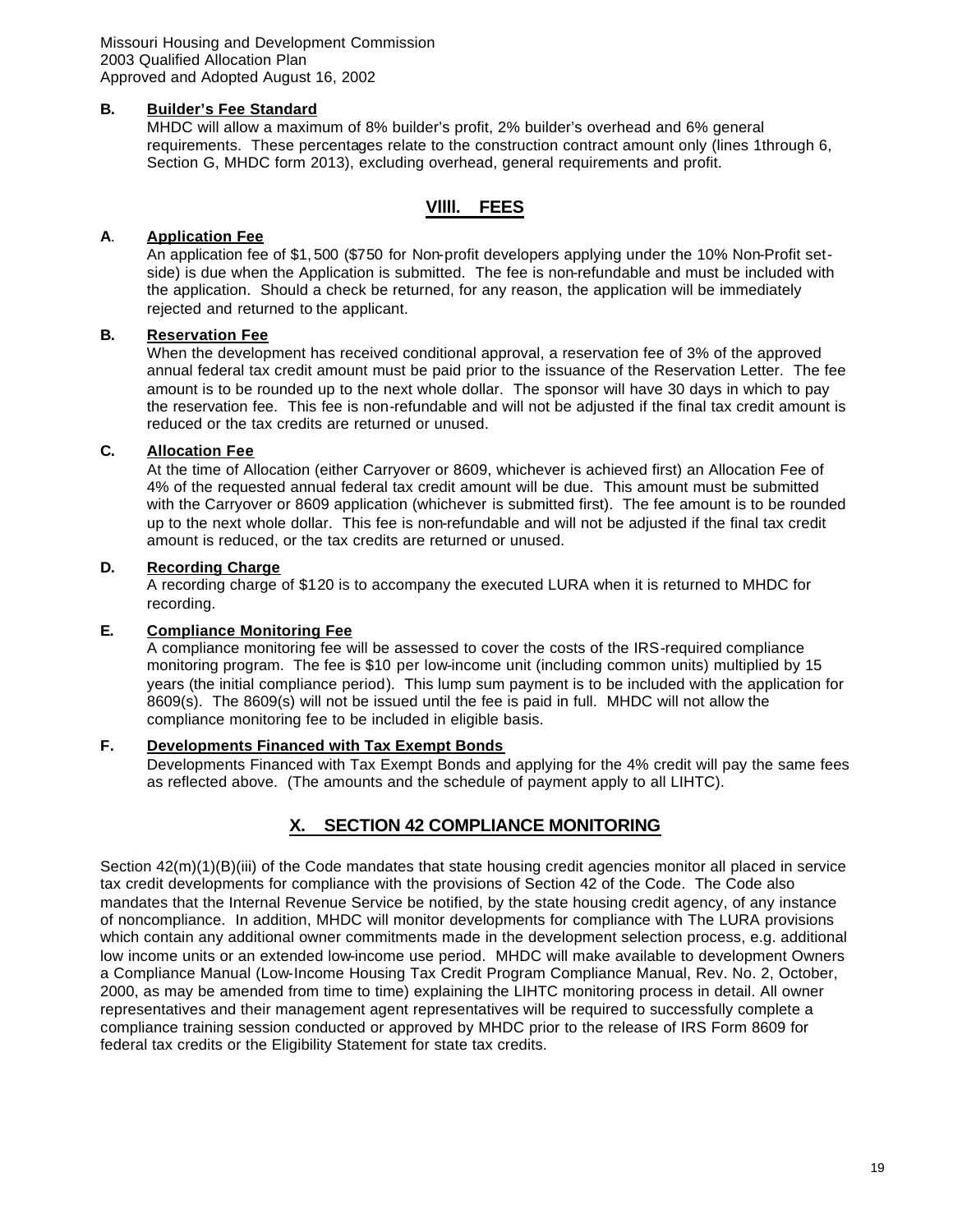# **Xl. MISCELLANEOUS**

# **A. Status Reporting**

Developments receiving Reservations and Carryover Allocations will be required to provide monthly progress reports, in a format prescribed by MHDC. Information requested will be development specific and may include, but is not limited to, such items as zoning and other local development approvals, firm debt, equity and/or gap financing and construction progress toward development completion. Owners of developments that will not be placed in service in the year that the reservation is given may also be required to provide information regarding the Owner's ability to meet Code and MHDC requirements to obtain a carryover allocation.

### **B**. **Changes to Development**

A reservation of tax credits is based upon information provided in each development application. Until a development is placed in service, any material changes to the development, such as changes in the site, scope, costs, ownership or design, as submitted in the application, will require written notification to and approval by MHDC. Changes in development characteristics, which were the basis, in whole or in part, of MHDC's decision to reserve credits, may result in a revocation of the reservation, or a reduction in the amount of the tax credit award.

# **C. Transfers of Reservations and Carryover Allocations**

Reservations, Carryover Allocations and/or state tax credit allocations are non-transferable, except to an entity in which the transferring holder of the Reservation or Carryover Allocation is the general partner or controlling principal, without MHDC's prior written consent. Because all representations made with respect to the sponsor, its experience and previous participation are material to the evaluation made by MHDC, it is not expected that MHDC's consent will be granted for transfers to an unrelated entity unless a new application is submitted.

#### **D. Additional Credits**

Owners may apply for an increase in tax credit amounts in subsequent years if a development's eligible basis has increased. Additional credits may be awarded if:

- **1.** There are additional credits available.
- **2.** MHDC is satisfied that the additional amount is necessary for the financial feasibility and viability of the development; and
- **3**. The increased amount of credits does not exceed MHDC's maximum for credit awarded or cost reasonableness limits.

# **E. Administration of Plan**

MHDC reserves the right to resolve all conflicts, inconsistencies or ambiguities, if any, in this Plan or which may arise in administering, operating or managing the reservation and allocation of federal and state tax credits or the State's Low-Income Housing Tax Credit program and the right, in its sole discretion, to modify or waive, on a case-by-case basis, any provision of this plan that is not required by the Code. All such resolutions or any such modifications or waivers are subject to written approval by the Executive Director and are available for review, as requested, by the general public.

# **F. Amendments to the Plan**

MHDC reserves the right to amend this Plan from time to time, pursuant to the Code, for any reason, including, without limitation:

- **1.** To reflect any changes, additions, deletions, interpretations, or other matters necessary to comply with the Code or regulations promulgated hereunder.
- **2.** To cure any ambiguity, supply any omission, or cure or correct any defect or inconsistent provision in this Plan.
- **3**. To insert such provisions clarifying matters or questions arising under this Plan as are necessary or desirable and are not contrary to or inconsistent with this Plan or the Code.
- **4.** As to state tax credit matters, to comply with the State Tax Relief Act.
- **5.** To facilitate the award of tax credits that would not otherwise be awarded.

All such amendments shall be fully effective and incorporated herein upon the Commission's adoption of such amendments. **This Plan also may be amende d as to substantive matters at any time following public notice and public hearing, and approval by the Commission**.